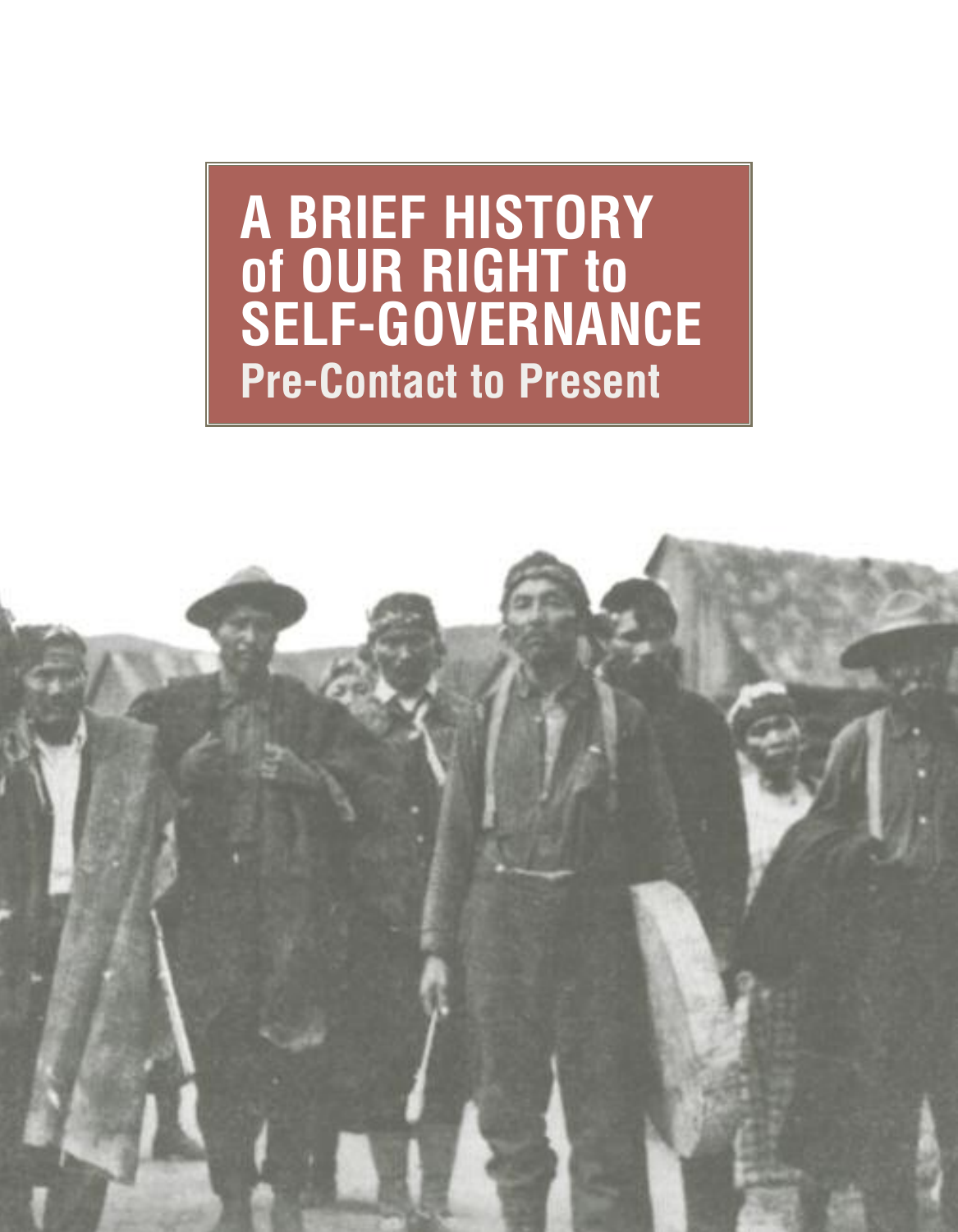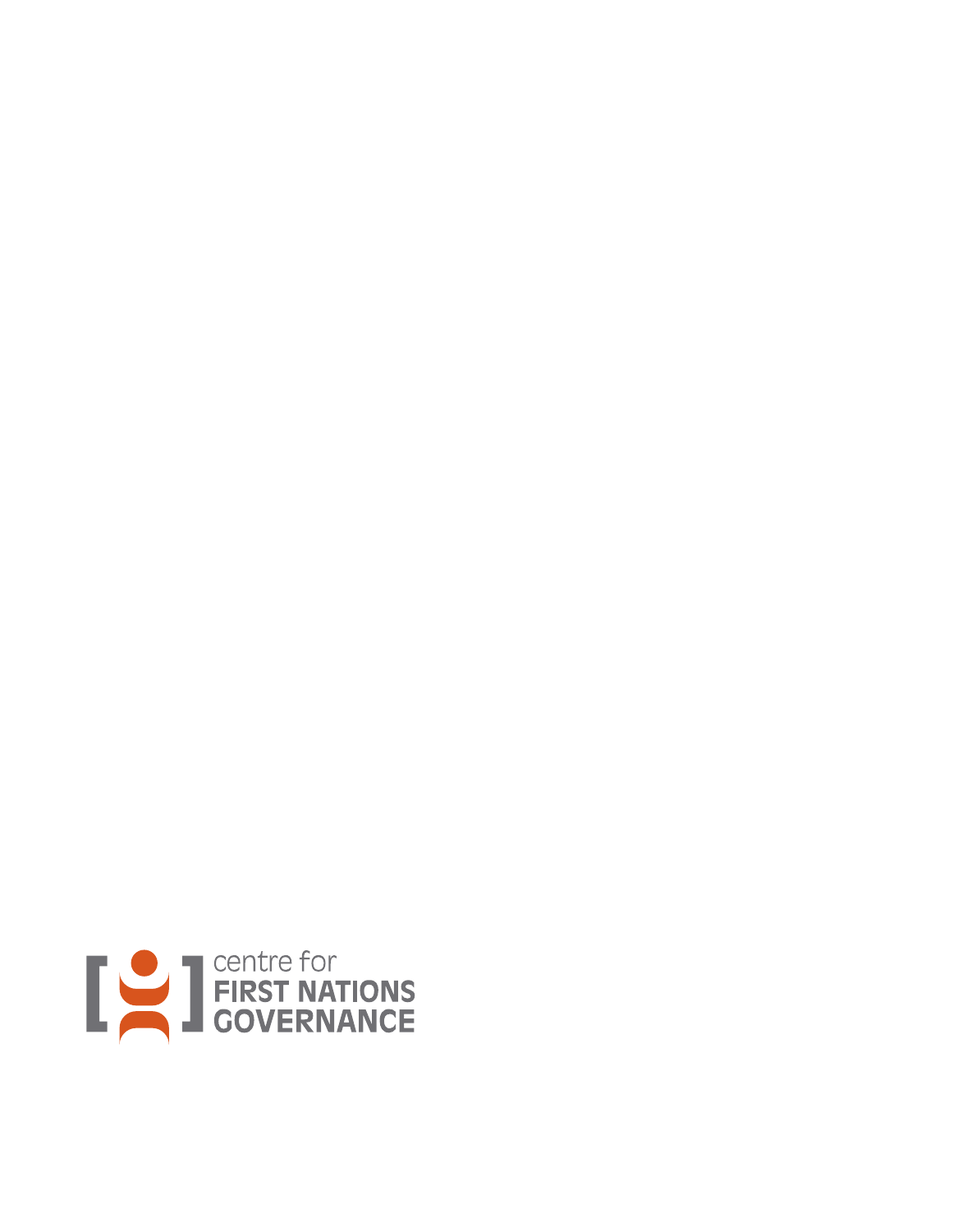## **A BRIEF HISTORY of OUR RIGHT to SELF-GOVERNANCE Pre-Contact to Present**

The first nine chapters for this publication were prepared for the National Centre for First Nations Governance (NCFNG) by Professor Kent McNeil in March, 2007.

Kent McNeil has taught at Osgoode Hall Law School in Toronto since 1987. He specializes in Indigenous rights, especially in Canada, Australia, and the United States.

The *Duty to Consult Aboriginal People* was prepared by NCFNG research staff.

NCFNG supports First Nations as they seek to implement effective, independent governance. The Centre delivers nation rebuilding services to First Nation communities across Canada.

NCFNG is an independent service and research organization that is governed and staffed by experienced First Nation professionals.

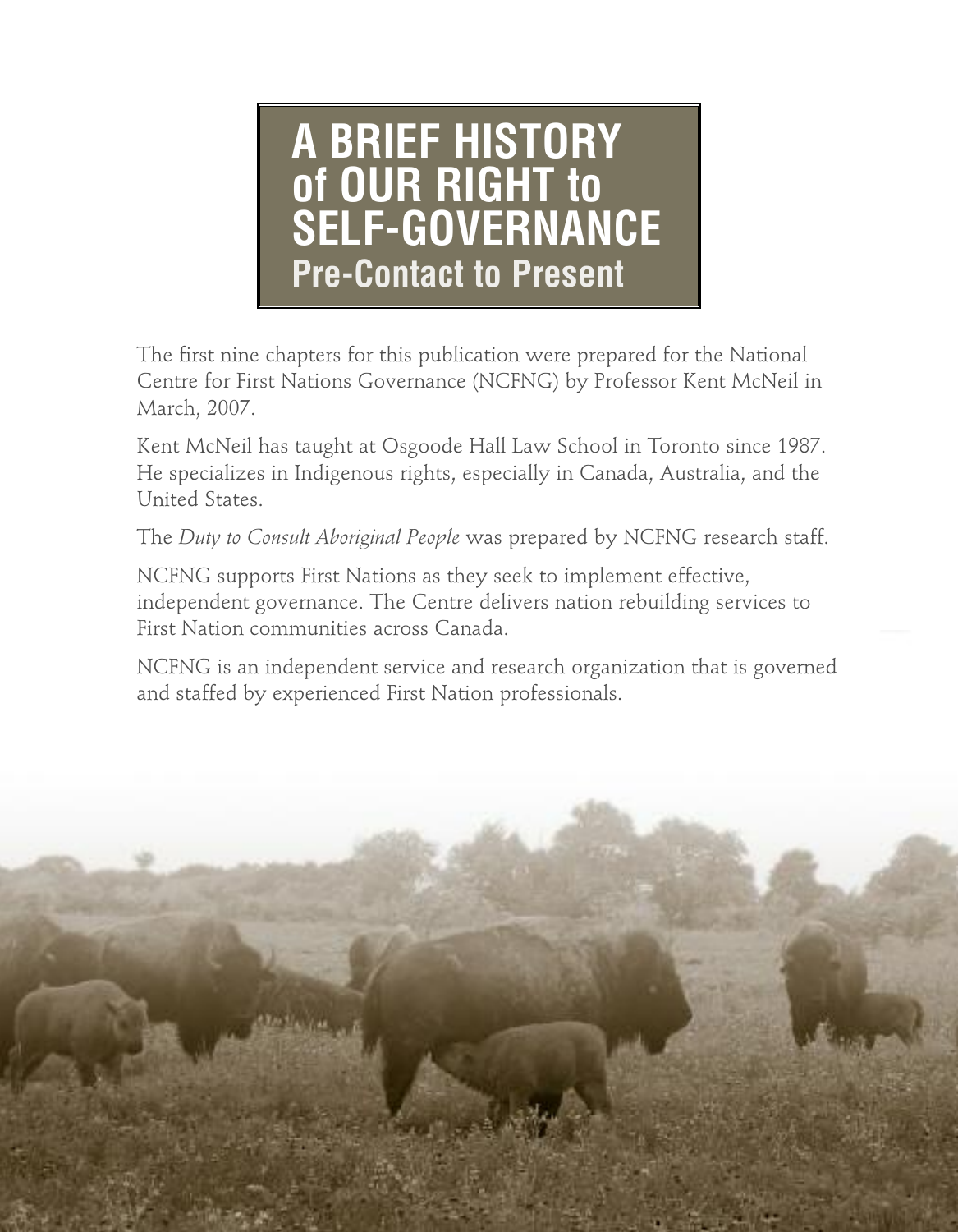## **Introduction**

For thousands of years, the aboriginal people of what is now Canada organized themselves as sovereign nations, with what was essentially governmental jurisdiction over their lands, including property rights.Those rights — of governance and property — were trampled in the stampede of European settlement, colonization and commercial interests. But they were never lost or extinguished.

Read this brief historic account of the rights inherited by citizens of today's First Nations, Learn about the erosion of property and governance rights through the dark periods of colonization and marginalization, and ultimately, their affirmation in Canada's constitution and recognition in Canadian law.

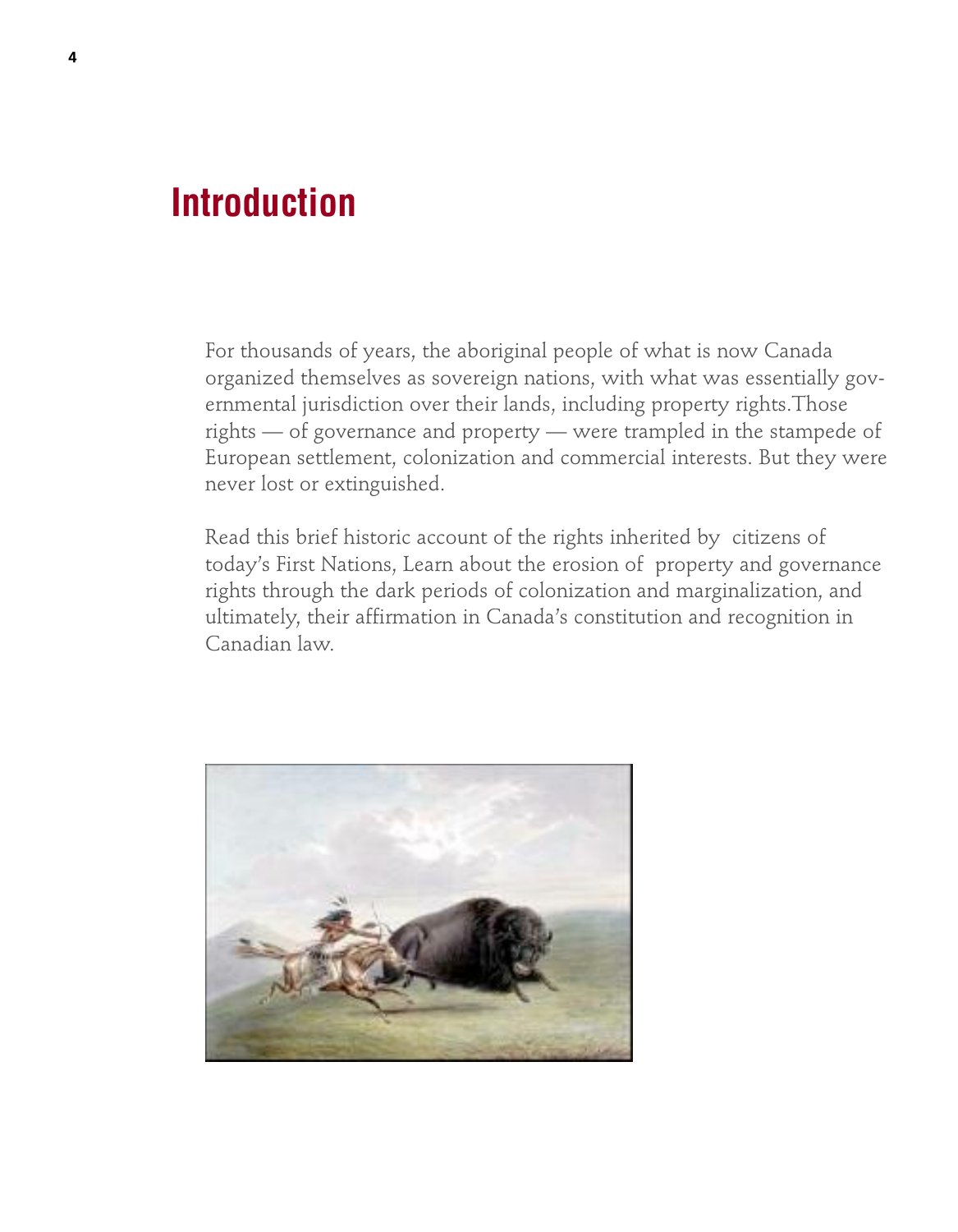## **Contents**

- Pre-Contact
- From European Contact to Peace and Friendship Treaties *Contact to 1700*
- 8 From Early Treaty Relations to 1763 *to 1763*
- The French and Indian War and the Royal Proclamation of 1763 *to 1763*
- From the Royal Proclamation of 1763 to Confederation in 1867 *to 1867*
- 12 From Confederation to the 1927 Amendment to the Indian Act *to 1927*
- From 1927 to the 1969 White Paper *to 1969*
- From the White Paper to the Constitution Act, 1982 *to 1982*
- From the Constitution Act, 1982, to the Charlottetown Accord, 1992 *to 1992*
- 20 From the Charlottetown Accord to the Present *to Present*
- 29 The Duty to Consult and Accomodate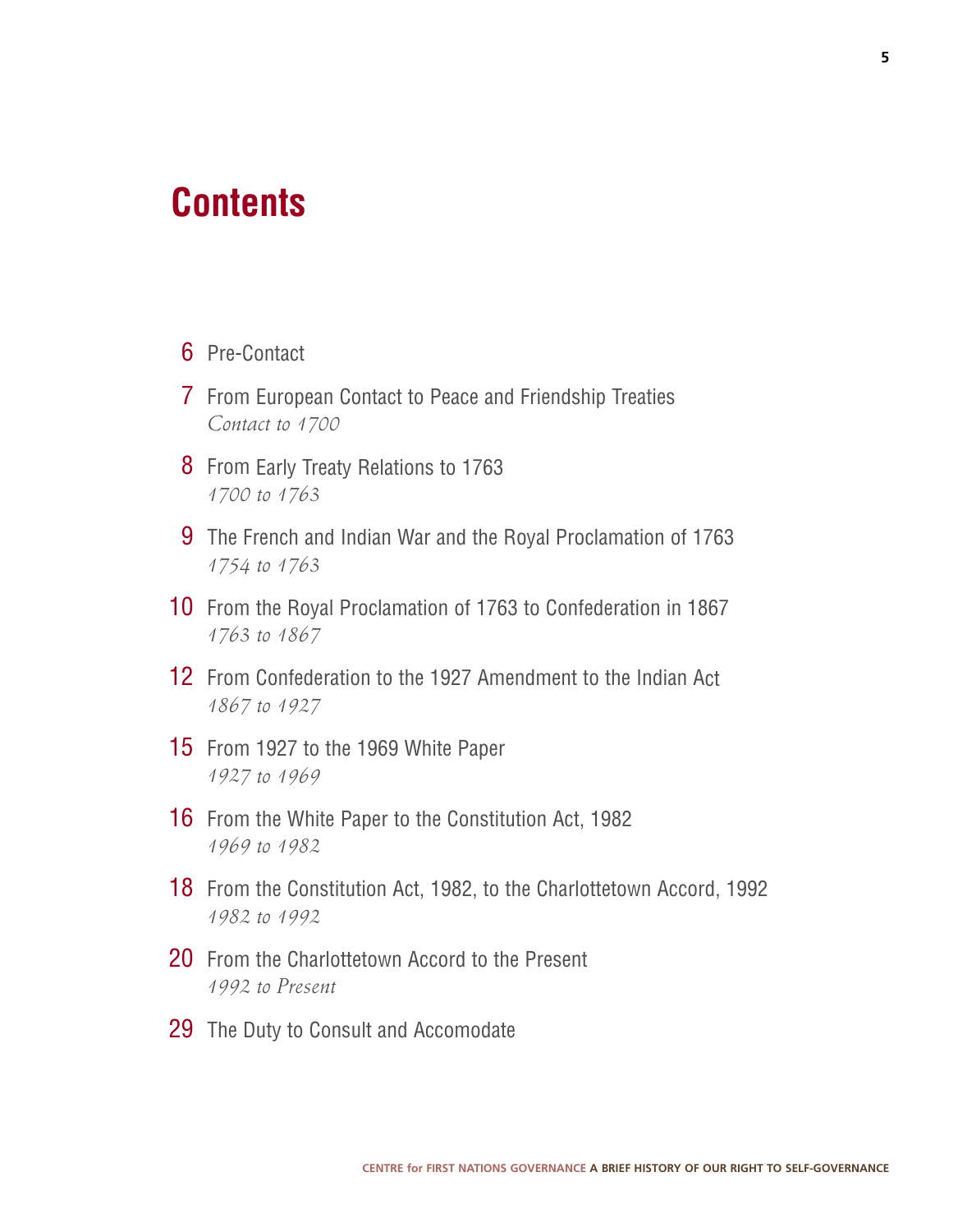# **PRE-CONTACT**

Prior to the arrival of Europeans in North America, Aboriginal peoples were organized as sovereign nations. They had their own cultures, economies, governments, and laws. They were generally in exclusive occupation of defined territories, over which they exercised governmental authority (jurisdiction). They also owned the lands and resources within their territories, and so had property rights, subject to responsibilities placed on them by the Creator to care for the land and share it with the plants and animals who also lived there.

The inherent right of self-government that Aboriginal peoples have today in Canadian law comes from the sovereignty they exercised prior to contact with Europeans. It is inherent because it existed before European colonization and the imposition of Euro-Canadian law. Aboriginal rights to lands and natural resources are also inherent because they pre-date European colonization. They are communal rights that come from occupation and use of the land by Aboriginal peoples as sovereign nations.

**...in exclusive occupation of defined territories, over which they exercised governmental authority...**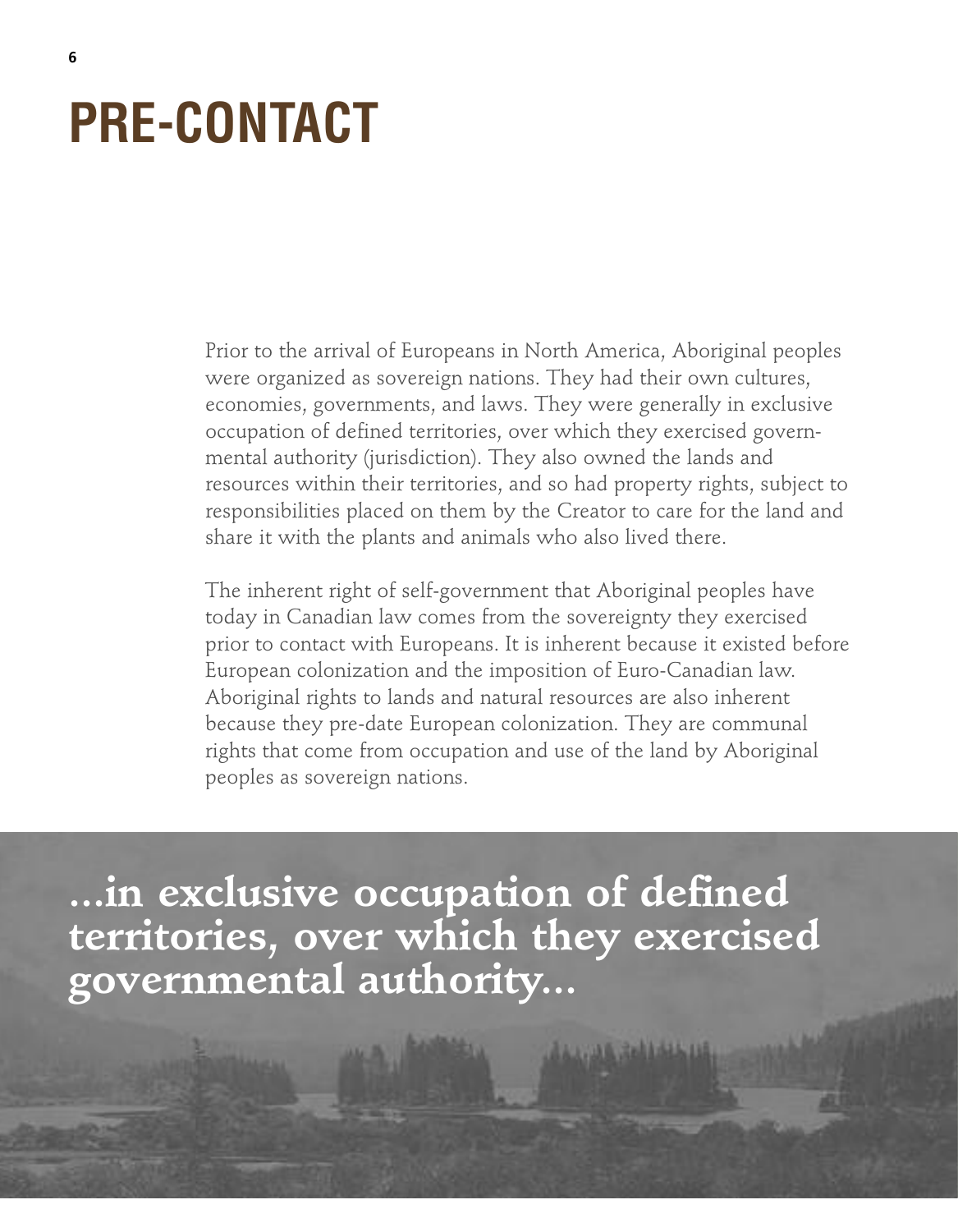# **CONTACT to 1700**

## **From European Contact to Peace and Friendship Treaties**

The date of first European contact with Aboriginal peoples varied greatly in different parts of Canada, and is not always known. Contact usually had no impact on the pre-existing sovereignty and the territorial rights of the Aboriginal peoples.They continued to govern themselves and to enjoy the same rights to their lands and resources.When Europeans asked if they could establish fur trading posts or settlements, the Aboriginal peoples often gave them permission to do so. It is unlikely, however, that the Aboriginal peoples intended to give up any of their sovereignty or land rights. Instead, they appear to have been willing to share with the Europeans, in exchange for the benefits of European technology and trade goods.

Apart from French settlements established in the early 17th century in Acadia (now in Nova Scotia and New Brunswick) and along the St. Lawrence River, most contacts between Aboriginal peoples and Europeans were initially commercial. For example, after the Hudson's Bay Company was created by Royal Charter in 1670, it established fur trading posts, first on Hudson and James Bays and later in the interior and on the West Coast.This was a period of generally mutual benefit and co-existence. However, the fur trade and the introduction of European tools and weapons, as well as exposure to new diseases, did affect Aboriginal ways of life and the political and diplomatic relations among the Aboriginal nations themselves.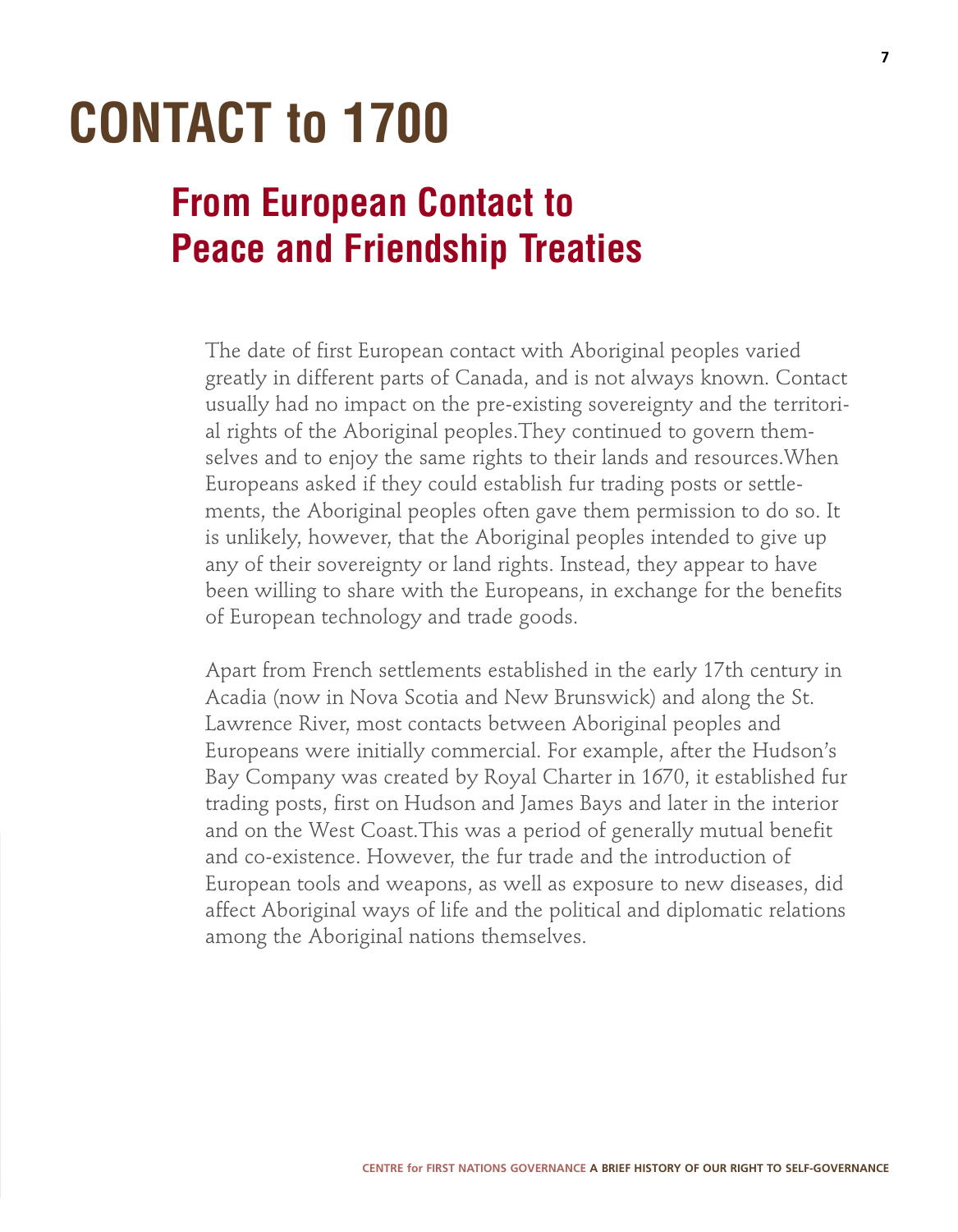# **1700 to 1763**

## **From Early Treaty Relations to 1763**

As it became apparent to the Aboriginal peoples that the Europeans intended to stay in North America, they sought to formalize their relationships with the newcomers by treaties of alliance, or peace and friendship. Before the arrival of the Europeans, Aboriginal peoples had their own protocols for negotiating treaties among themselves.The Europeans were also accustomed to entering into treaties with other nations. Nation-to-nation treaty relationships were therefore familiar to both sides.

An early example of a treaty of peace and friendship is the Two-Row-Wampum Treaty entered into by the Haudenosaunee (Iroquois Confederacy) and the British Crown in 1664 at Albany (now in New York State). By that Treaty, each party acknowledged the sovereign independence of the other, and agreed not to interfere with it.The British entered into another peace and friendship treaty at Boston in 1725 with, among other Aboriginal peoples, the Mi'kmaq Nation.

By these treaties, the Aboriginal parties retained their complete independence as sovereign nations, and ownership of their lands and resources. They did not transfer or cede jurisdiction or land rights to the British Crown. Other treaties in what were then the Thirteen Colonies to the south of Canada may, however, have involved land cessions.

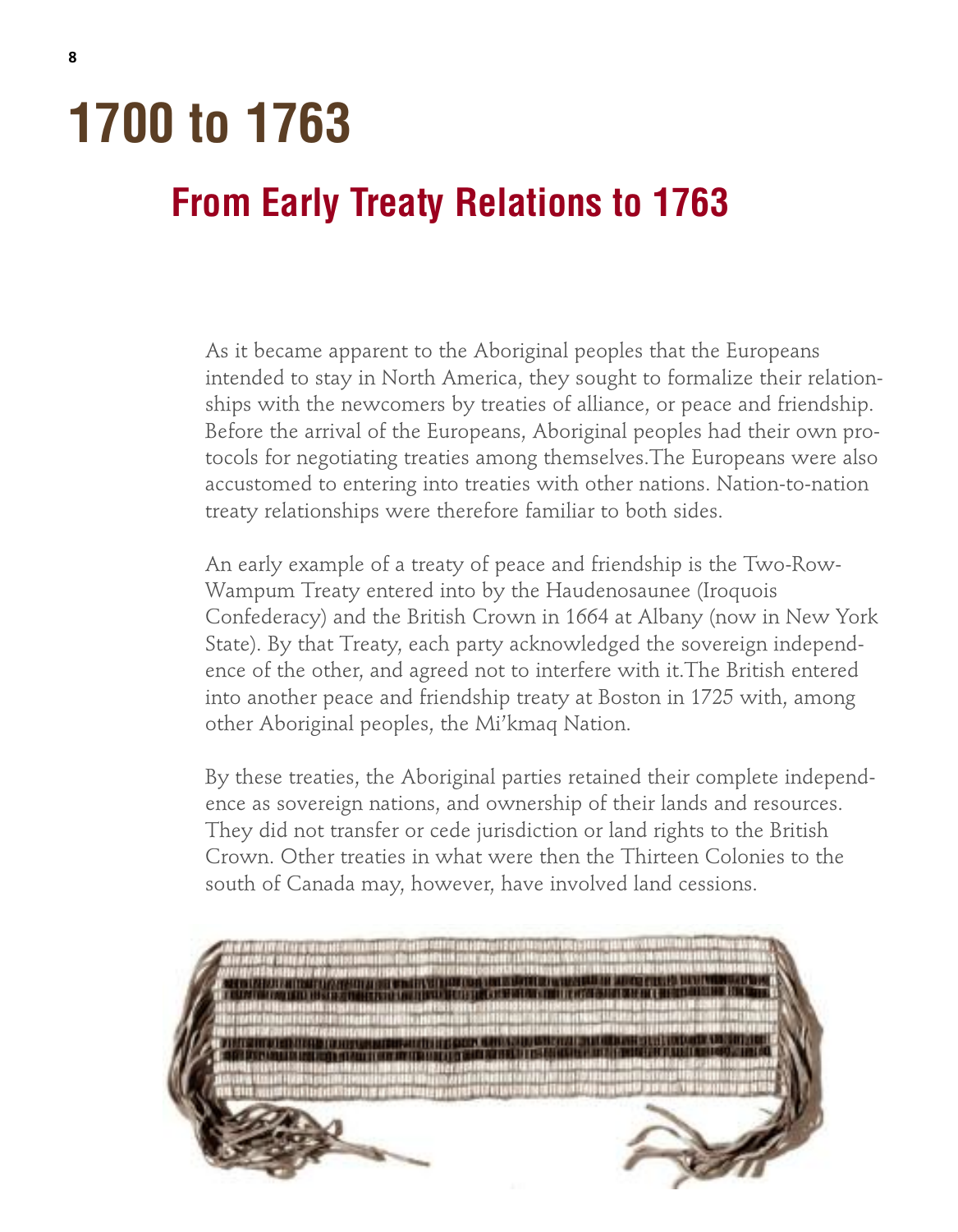### **The French and Indian War and the Royal Proclamation of 1763**

From 1754 to 1763, France and Britain fought a major war, known in North America as the French and Indian War. Britain won, and formally acquired France's North American possessions east of the Mississippi River by the Treaty of Paris of 1763.This included all of French Canada (La Nouvelle France), the extent of which has never been determined.

A few months later, the British Crown issued the Royal Proclamation of 1763. Among other things, this document protected the land rights of the Aboriginal peoples by prohibiting private persons from settling on or purchasing their lands.The Proclamation also created a formal process for transfer of Aboriginal lands to the Crown. Although the Proclamation purportedly applied to the Indian nations with whom the Crown was connected and who lived under the Crown's protection, its geographical scope has always been uncertain.

The defeat of the French and issuance of the Royal Proclamation heralded a major shift in British Indian policy. Because the Crown no longer needed the Aboriginal nations as allies against the French, it began to assert authority over them and their lands. Instead of regarding them as independent sovereigns to be dealt with on a nation-to-nation basis, as it had usually done in the past, the Crown began to treat them as subjects who were under the Crown's jurisdiction.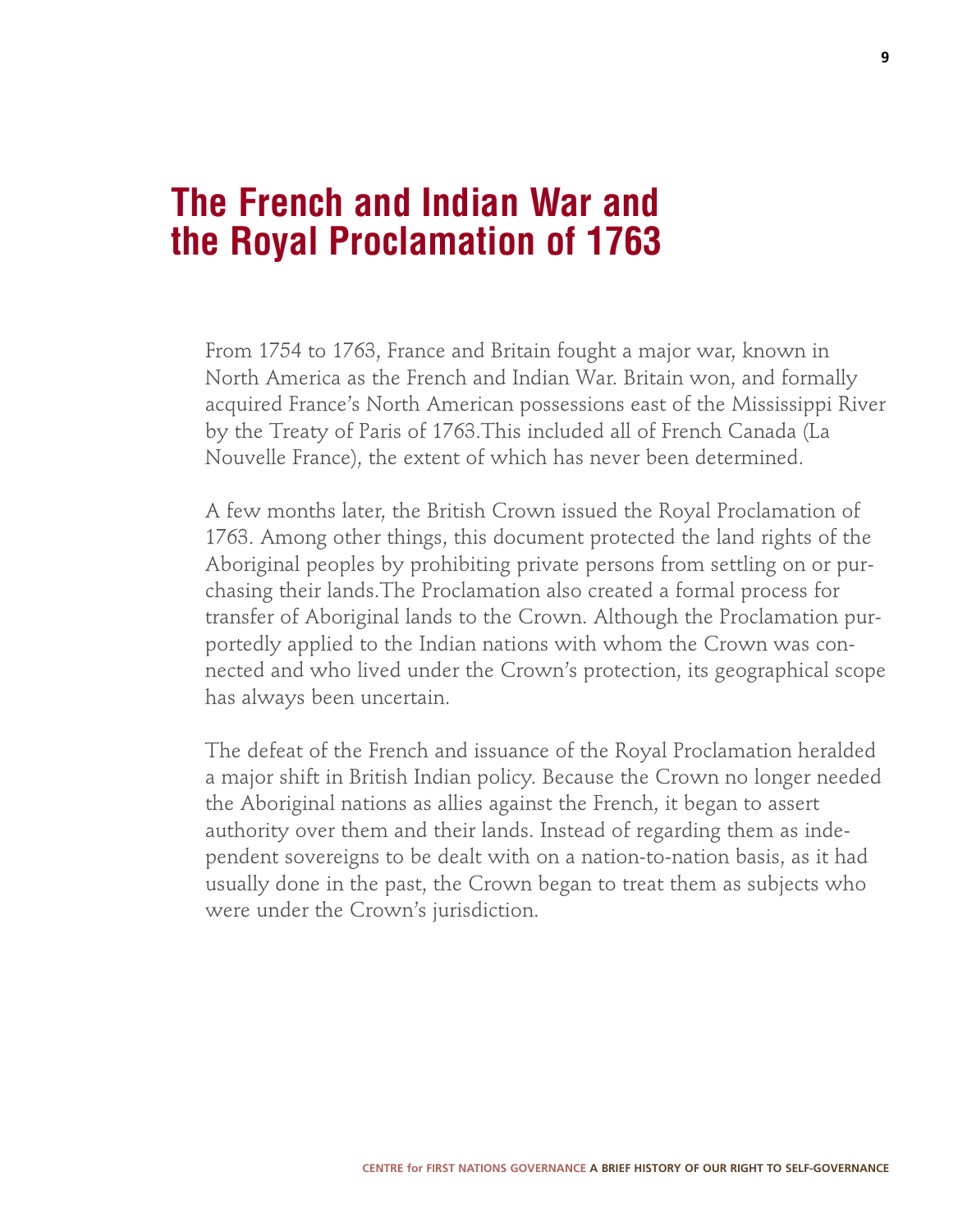# **1763 to 1867**

## **From the Royal Proclamation of 1763 to Confederation in 1867**

After 1763, treaties between the Aboriginal nations and the Crown evolved from treaties of peace and friendship into treaties for the acquisition of lands by the Crown.The Crown assumed that it already had sovereignty over the Aboriginal nations and their territories in eastern North America, and began to negotiate what it regarded as land cession treaties in accordance with the provisions of the Royal Proclamation.

During this period, the Aboriginal nations were generally left to govern themselves internally in accordance with their own political structures and laws.Their complete independence as sovereign nations was nonetheless reduced as the Crown extended its jurisdiction over them, usually without their consent and often in violation of peace and friendship treaties such as the 1664 Two-Row-Wampum Treaty.

In 1776, the Thirteen Colonies declared their independence from Britain. The resulting American Revolutionary War terminated in 1783 with the Treaty of Paris, whereby Britain acknowledged the independence of the United States and agreed upon the present international boundary from the Atlantic Ocean to the Lake of the Woods.

After 1783, British North America was geographically confined to the region north of the international boundary.The Crown needed land for British settlers, especially the United Empire Loyalists who fled to Canada from the United States. For this purpose, it began to negotiate land cession treaties in what is now southern Ontario. As settlement extended west and north, more treaties were negotiated, including the Robinson Huron and Robinson Superior Treaties of 1850.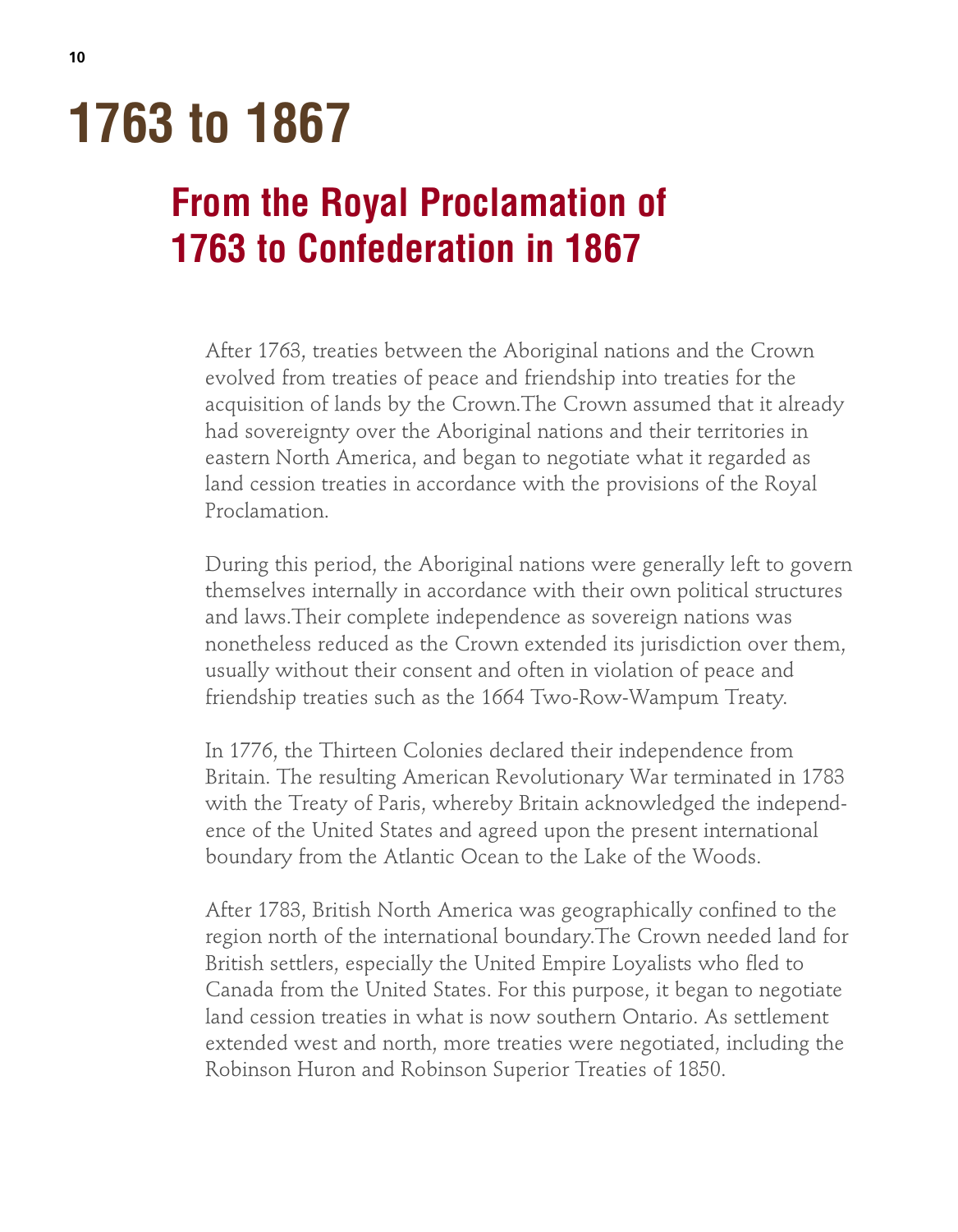Further west, Britain and the United States settled their territorial claims by the Convention of 1818 and the Oregon Boundary Treaty of 1846, which together extended the international boundary along the 49th parallel from the Lake of the Woods to the Strait of Georgia.

From 1849 until the creation of the colony of British Columbia in 1858, the Hudson's Bay Company exercised governmental authority on behalf of the Crown in the areas of the West Coast that were under the Crown's control. From 1850 to 1854, Governor James Douglas entered into treaties with some of the Aboriginal nations on Vancouver Island for acquisition of some of their lands. These treaties established reserves for these nations and guaranteed their hunting and fishing rights.

**During this period, the Aboriginal nations were generally left to govern themselves internally in accordance with their own political structures and laws…**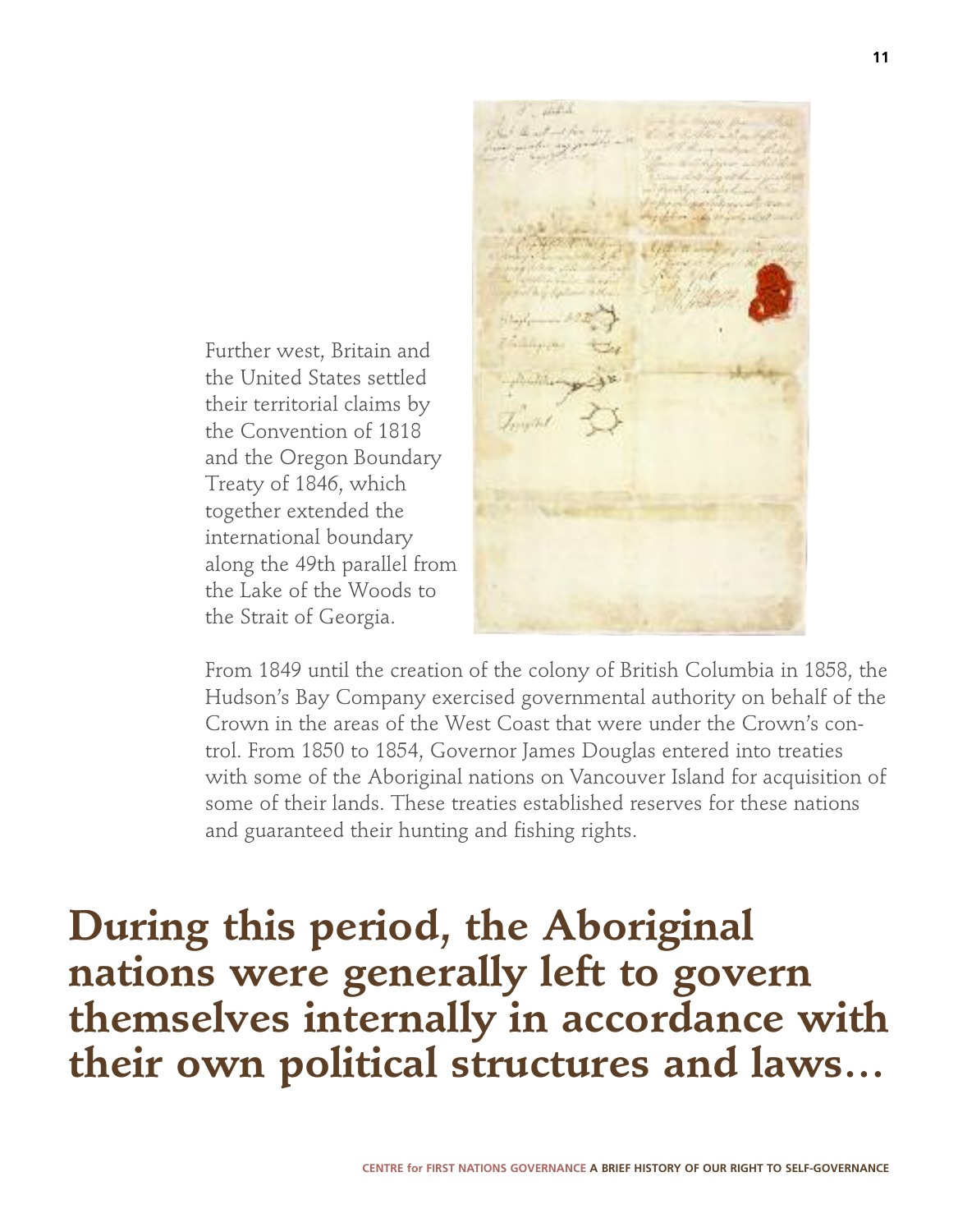# **1867 to 1927**

## **From Confederation to the 1927 Amendment to the** *Indian Act*

The *British North America Act, 1867* (now the *Constitution Act, 1867*) created the Dominion of Canada and, by section 91(24), gave the Parliament of Canada exclusive jurisdiction over "Indians, and Lands reserved for the Indians". In the first important judicial decision involving Indian lands in Canada, *St. Catherine's Milling and Lumber Company v.The Queen* (1888), the Privy Council in London, England, decided that, while Parliament has exclusive jurisdiction over Indian lands, the underlying title to them is held by the provinces. Aboriginal title, described by the Privy Council as "a personal and usufructuary right", is a burden on the provincial Crown's underlying title.The lands are not available as a source of provincial revenue until this burden has been removed. In 1997 in *Delgamuukw v. British Columbia*, the Supreme Court of Canada decided that only the federal government has the constitutional authority to remove this burden because it has exclusive jurisdiction over Aboriginal title.

In 1939, in *Re Term "Indians"*, the Supreme Court decided that the term "Indians" in section 91(24) includes the Inuit.The Court has not yet decided whether this term also includes the Métis, an issue it explicitly left open in 2003 in *R. v. Blais* (below).

By 1873, the four original Canadian provinces – Nova Scotia, New Brunswick, Quebec, and Ontario – had been joined by the admission of British Columbia (1871) and Prince Edward Island (1873). Rupert's Land and the North-Western Territory to the north and west of Quebec and Ontario were also added to Canada in 1870, and the province of Manitoba was created out of them in the same year after the Métis insisted that their cultural, political, and land rights be respected.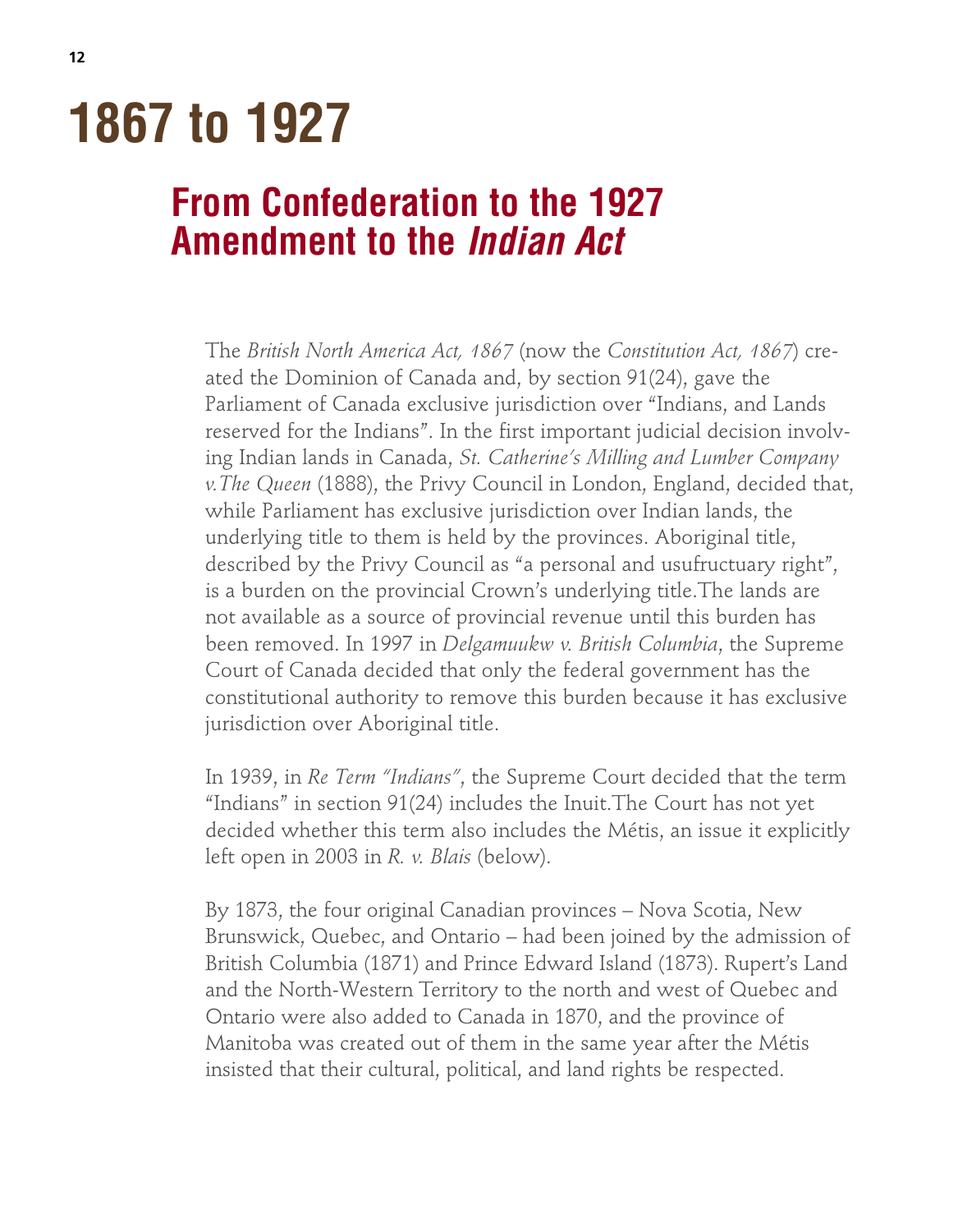The Parliament of Canada began to enact legislation relating to Indian affairs in 1869. In 1876 this legislation was consolidated and expanded in the first *Indian Act*. Among other things, this legislation gave the Canadian government the legal authority to replace traditional Aboriginal forms of government with elected chiefs and band councils, with limited, delegated powers set out in the Act. However, traditional governments were not abolished, and continued to exercise the inherent right of self-government in many communities, sometimes covertly.



**…traditional governments were not abolished, and continued to exercise the inherent right of self-government in many communities, sometimes covertly.**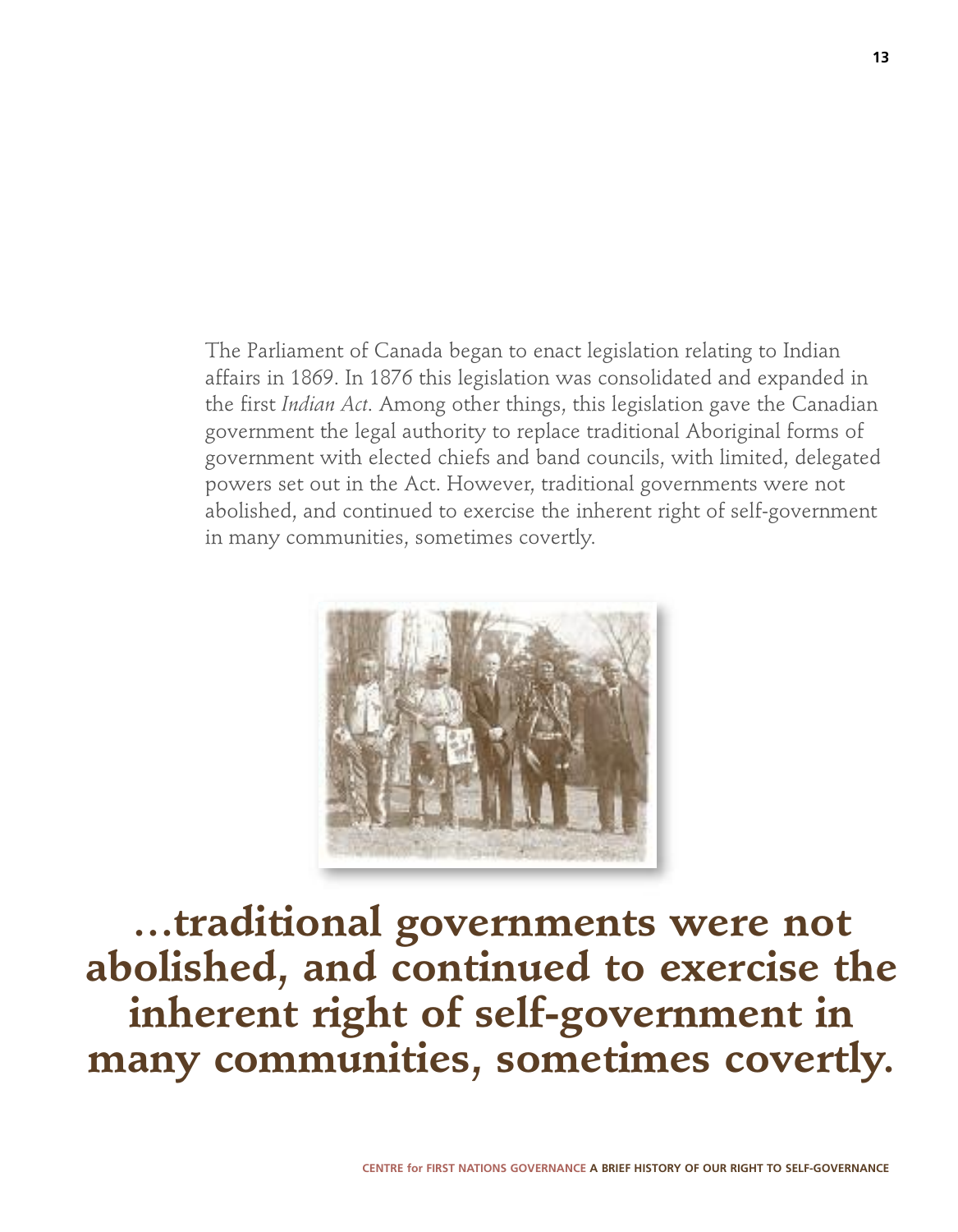From 1871 to 1921, the federal government and the Aboriginal peoples entered into eleven numbered treaties in what are now the Prairie Provinces, north-eastern British Columbia, northern Ontario, and parts of the Yukon and North-West Territories.These treaties generally dealt with lands, hunting and fishing rights, reserves, annuity payments, and other matters. They did not explicitly address the matter of self-government. Nonetheless, the federal government usually applied the *Indian Act*, including the provisions for elected chiefs and councils, to Aboriginal peoples who entered into treaties.

Apart from some adhesions to earlier treaties, the last treaties entered into during this period were the Williams Treaties in Ontario in 1923. In British Columbia, the only treaties were the Douglas Treaties on Vancouver Island in the 1850s and Treaty 8 in the north-eastern part of the province in 1899. British Columbia refused to sanction any other treaty-making, and even brought pressure on the federal government that resulted in an amendment the *Indian Act* in 1927, making it illegal to raise money or pay lawyers for the purpose of pursuing an Indian claim.That effectively ended the period of historic treaty-making. In most of British Columbia, Aboriginal lands were taken and tiny reserves were created without Aboriginal consent.

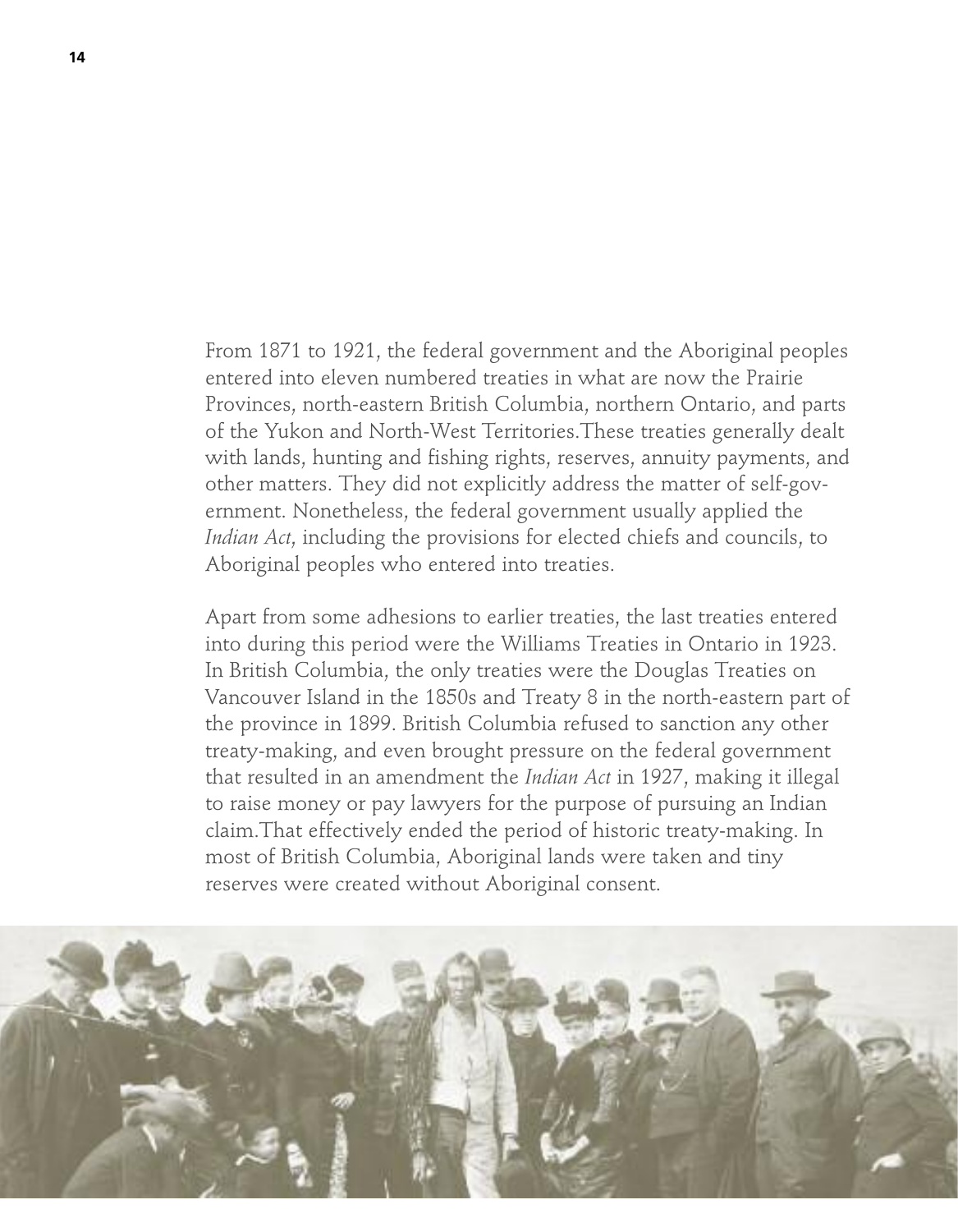## **1827 to 1969**

## **From 1927 to the 1969 White Paper**

The prohibition on pursuing land claims was removed when the *Indian Act* was amended in 1951. In 1960, status Indian were accorded the right to vote in federal elections. In 1969, the federal government issued a policy statement, known as the White Paper, proposing a major shift in its approach to Indian affairs.Among other things, the *Indian Act* would be repealed,the Department of Indian Affairs would be abolished,and general responsibility for Aboriginal peoples would be transferred to the provinces. The White Paper was explicitly intended to assimilate Aboriginal peoples into Canadian society in the name of "equality".

The White Paper was strongly opposed by many Indian nations, who responded with their own document,"Citizens Plus" (also known as the Red Paper).They demanded that their treaty rights and inherent Aboriginal rights be respected, so that their cultures would be maintained. Opposition to the White Paper, which was subsequently retracted, thus became a rallying point for uniting the Indian nations and asserting their rights in the 1970s.

**Indian nations...demanded that their treaty rights and inherent Aboriginal rights be respected, so that their cultures would be maintained.**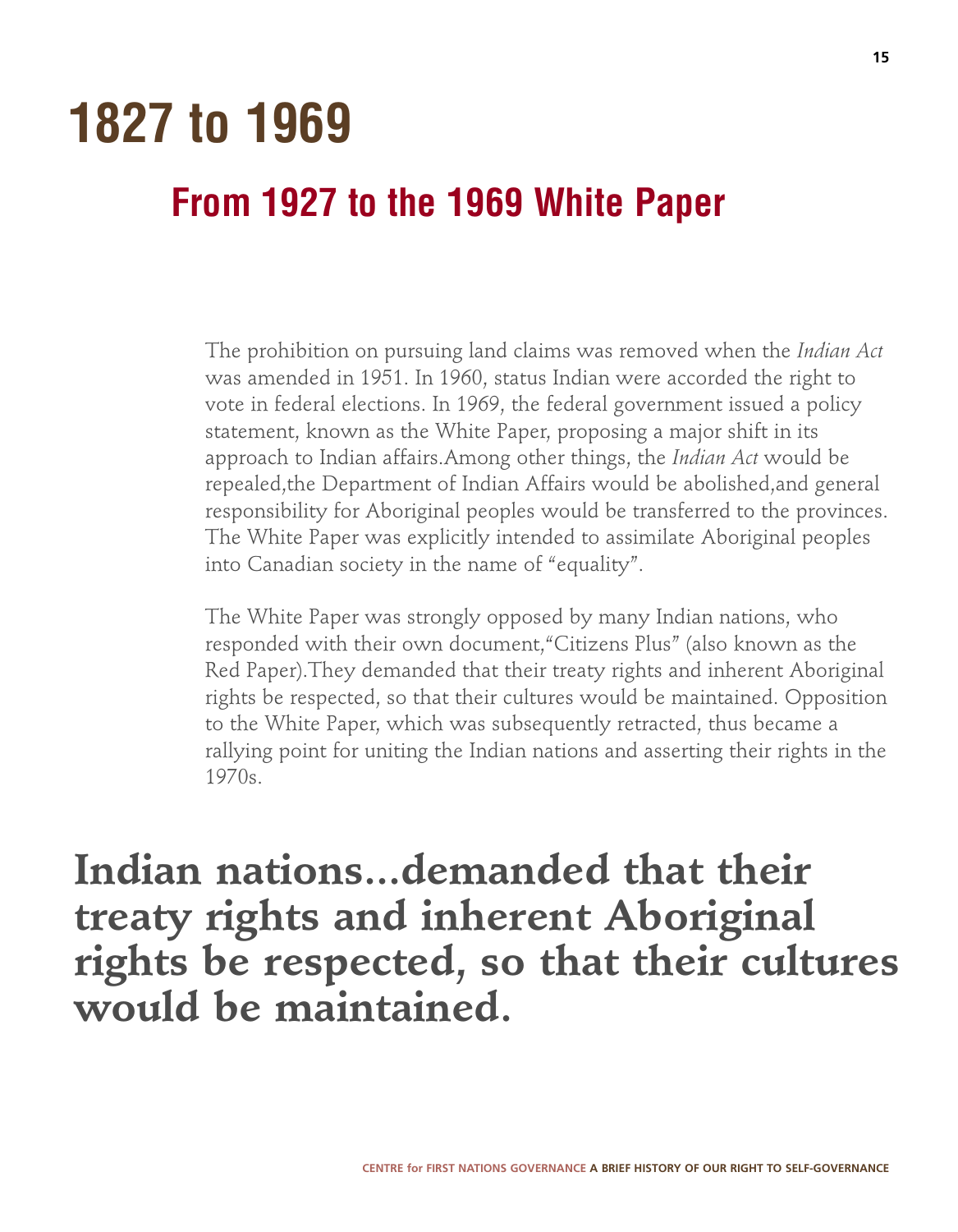# **1969 to 1982**

## **From the White Paper to the** *Constitution Act, 1982*

Legal assertion of Aboriginal land rights was initiated by the Nisga'a Nation in Calder v. Attorney-General of British Columbia, decided by the Supreme Court of Canada in 1973. For the first time, the Court decided that Aboriginal title is a legal right to land that does not depend on the Royal Proclamation of 1763. However, the Court split evenly on whether Aboriginal title had been legislatively extinguished in British Columbia prior to the province joining Canada in 1871.

The Calder decision caused the federal government to reassess the policy of refusing to recognize Aboriginal land rights that it had generally followed since the late 1920s. Soon after that court decision it created the comprehensive land claims policy to deal with Aboriginal title claims, and participated in the James Bay and Northern Quebec Agreement (1975), the first modern-day treaty to be negotiated. It also set up a specific claims process to deal with past violations of treaty rights, unlawful taking of reserve lands, and other matters.

When patriation of the Canadian Constitution and inclusion of the *Charter of Rights and Freedoms* came to dominate the political agenda in the late 1970s, Aboriginal leaders lobbied for constitutional recognition of Aboriginal and treaty rights.This was accomplished by the inclusion of section 35(1) in the *Constitution Act, 1982,* which reads:"The existing aboriginal and treaty rights of the aboriginal peoples of Canada are hereby recognized and affirmed." Section 35(2) defines the Aboriginal peoples of Canada as including the "Indian, Inuit and Métis peoples".

Section 35 is a landmark in acknowledgement of the rights of the Aboriginal peoples. It has largely determined the political and legal discourse on Aboriginal rights since 1982.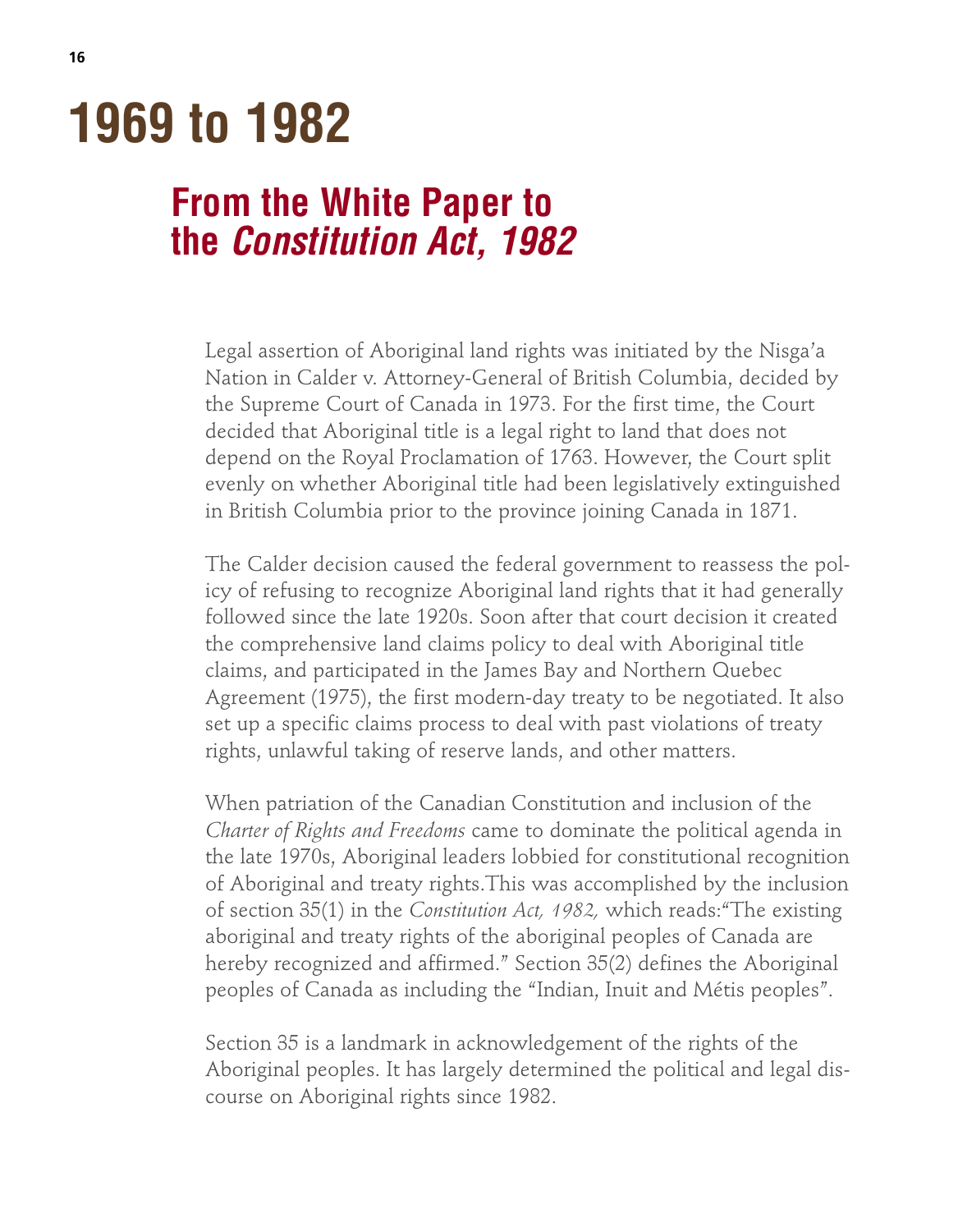1771 e 1083 . O 11 Q 1780 kg mais and somercies as more described on the 25<sup>0</sup> day of accepted the year of the Sout one comment again announced and promising home. South 531002 Graetono ell'apesty che Queen of Great Britain ... Ireland. by Forr Commissioners, the Kingsath Manualer Morris Lindmink General of the President of . Marithe and the Merit This Technics, and the Hancrathe Sames M Hay! would Mercastle William Insph Christie of the one paid and the Stain and Word loves and the other

Gild of Indiana,

I. B. no blog4 - an

must become for superior road described by these **Section 35(1) Constitution Act, 1982:** 

**"The existing aboriginal and treaty rights of the aboriginal peoples of Canada are hereby recognized** and affirmed. *And affirmed. a a a a a a a a a a a a a a* 

entationy the said least, and to make a beary and arrange with them, so that there arey to jance and good sittle basens chose and Lets , turgetty , and that they sury know and be crédencal of estate allowances they are to count appearant resist from Foor. Propoly's bounty and Concretence )

- And Hacens, the Indiand of the said same duty consider in Council, as aforesaid, and being requested by Ker. Majority's said Commissioners to name carain Coheeps and treadment acts should be acceptoringed on their beauty to continue anch negotiations availably any treats to be founded thereon, and to become essponsible to Her Majasty for their failt ful performance by their respective Banda of such obligations as short be assumed<br>by them, the said Indians have thereupon named the fairly to the form to for that purpose and representing the hidroic who would the healty at that Poller the decaral **CENTRE for FIRST NATIONS GOVERNANCE A BRIEF HISTORY OF OUR RIGHT TO SELF-GOVERNANCE**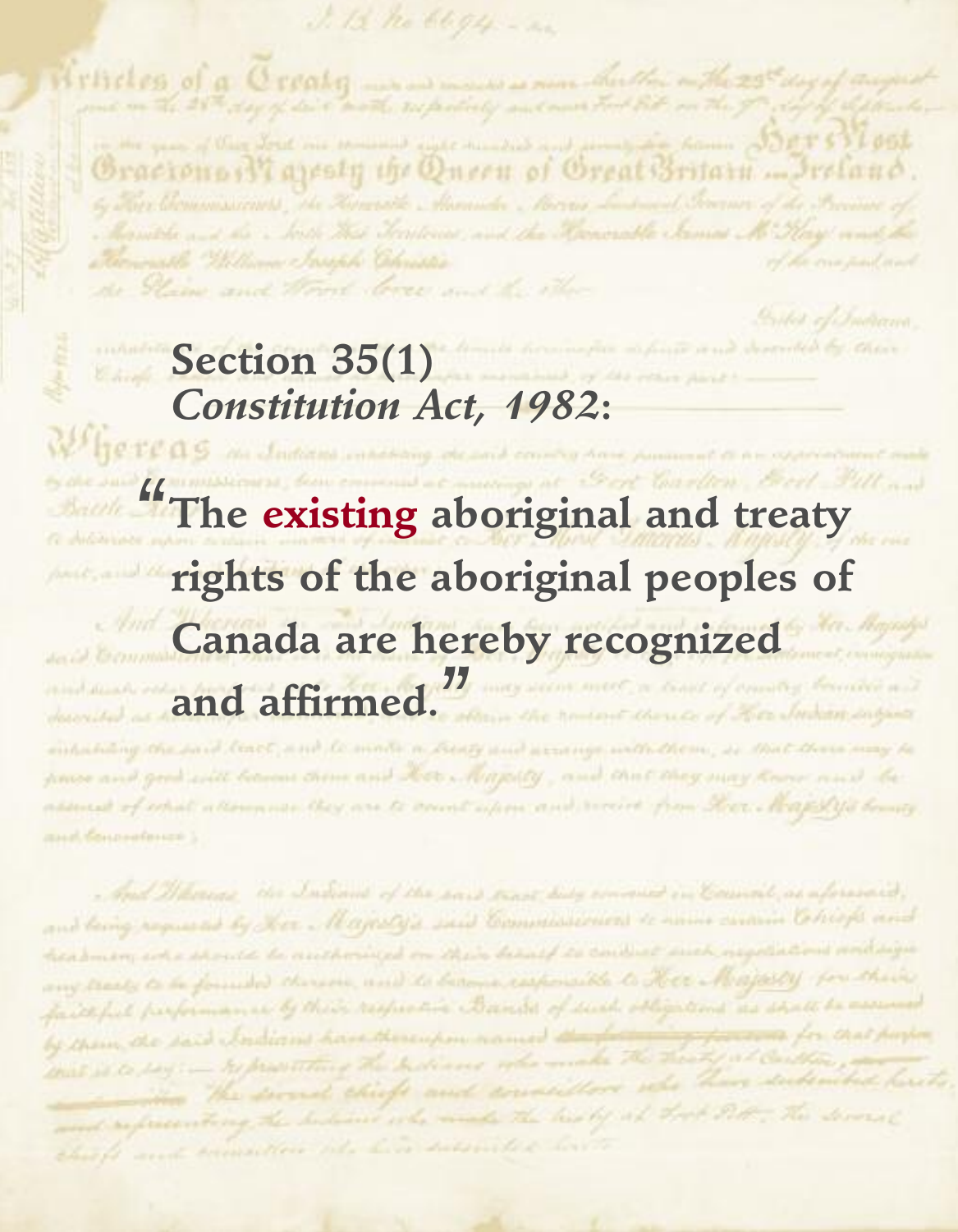# **1982 to 1992**

## **From the** *Constitution Act, 1982***, to the** *Charlottetown Accord, 1992*

During the 1980s, four constitutional conferences were held, at which representatives from four national Aboriginal organizations – the Assembly of First Nations, the Inuit Committee on National Issues, the Native Council of Canada, and the Métis National Council – met with the Prime Minister and ten provincial premiers to try to agree on the content of the rights that were recognized and affirmed by section 35 of the Constitution Act, 1982.

No agreement was reached on the content of these rights, other than to confirm that treaty rights include rights in modern-day land claims agreements (added as section 35(3)), and to provide that Aboriginal and treaty rights "are guaranteed equally to male and female persons" (added as section 35(4)).The agendas at these conferences were dominated by the issue of the inherent right of self-government, and whether it was recognized and affirmed by section 35(1).

Important legal milestones in the 1980s were the Supreme Court's decisions in *Guerin v.The Queen* (1984) on the Crown's fiduciary obligations in relation to reserve lands, *Simon v.The Queen* (1985) on the legal status and liberal interpretation of treaties, and *Dick v.The Queen* (1985) and *Derrickson v. Derrickson* (1986) on the federal government's exclusive jurisdiction over "Indians, and Lands reserved for the Indians".

In 1990, the Supreme Court handed down its first decision involving sections 35(1) rights, specifically the Musqueam Nation's Aboriginal right to fish for food, ceremonial, and societal purposes.The Court decided that any Aboriginal rights that had not been extinguished before section 35(1) came into force on April 17, 1982, were recognized and affirmed and could only be infringed thereafter by or pursuant to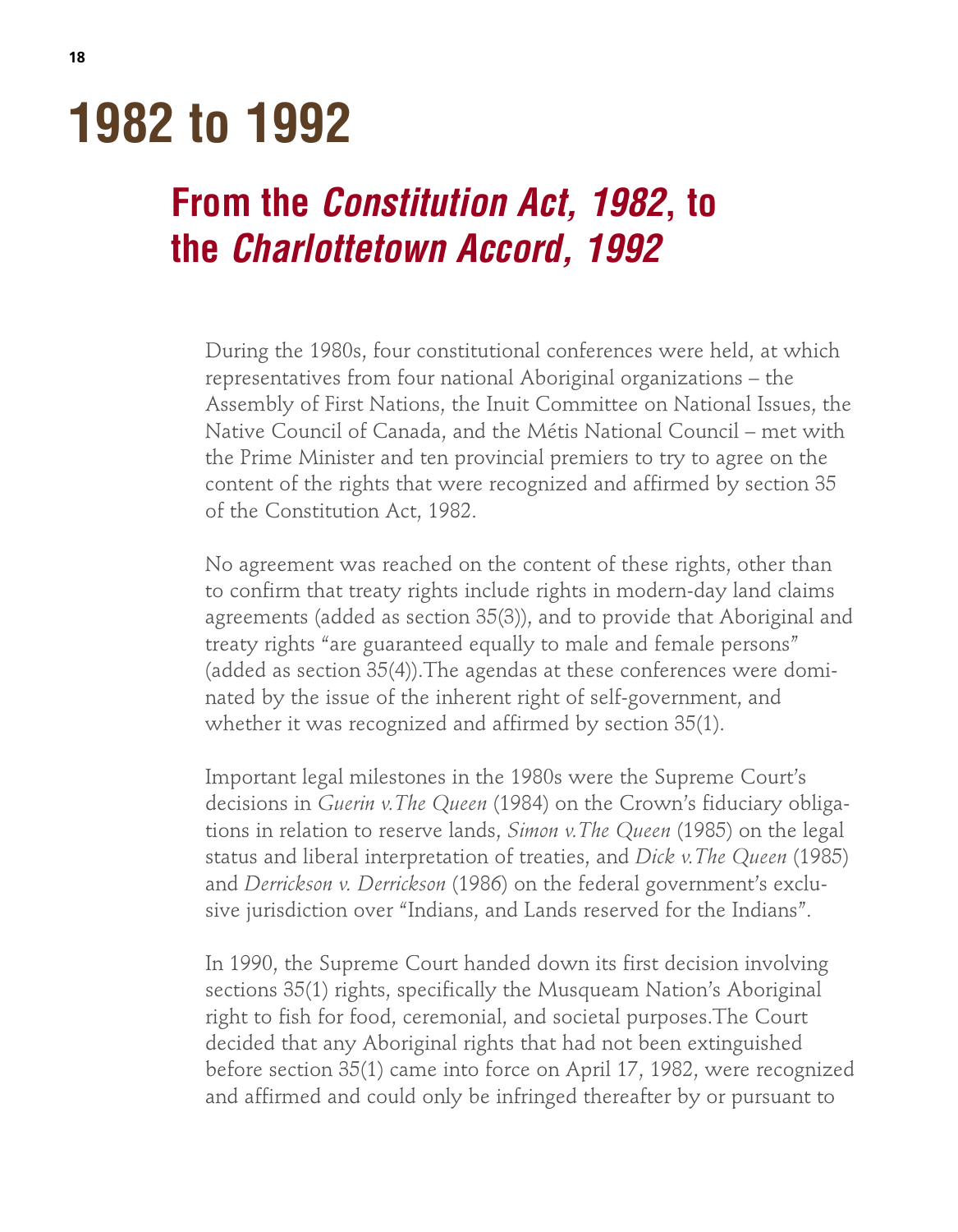

legislation that had a valid legislative objective and that respected the Crown's fiduciary obligations. Respect for these obligations requires that the Crown impair Aboriginal rights no more than necessary when pursuing its legislative objectives, pay compensation in appropriate circumstances, and consult with the Aboriginal people whose rights are at stake.This test for justifiable infringement is known as the *Sparrow* test.

Also in 1990, in *R. v. Sioui* the Supreme Court affirmed and applied the principles of treaty interpretation laid down in *Simon v.The Queen* (above), and acknowledged that prior to the 1763 Treaty of Paris (above, Period 4) the British and French had maintained relations with the Aboriginal nations very close to those maintained with independent nations, and had entered into treaties of alliance with them.The Court thus accepted the historical situation described above in Period 3.

Another important development in this period was the decision of the government of British Columbia in the early 1990s to enter into a modernday treaty process for the resolution of Aboriginal land rights and other claims, including self-government claims.The British Columbia Treaty Commission was established in 1992 to facilitate this process.

After the failure of the Meech Lake Accord in 1990, a further attempt to renew the Canadian Constitution was made when the Charlottetown Accord was negotiated in 1992. If accepted, the Accord would have provided for explicit recognition and implementation of the inherent right of selfgovernment. However, the Accord failed when it was rejected by a majority of Canadian voters in a referendum held in October, 1992. As a result, further elucidation of Aboriginal rights, including the inherent right of self-government, would depend either on court decisions or negotiated agreements.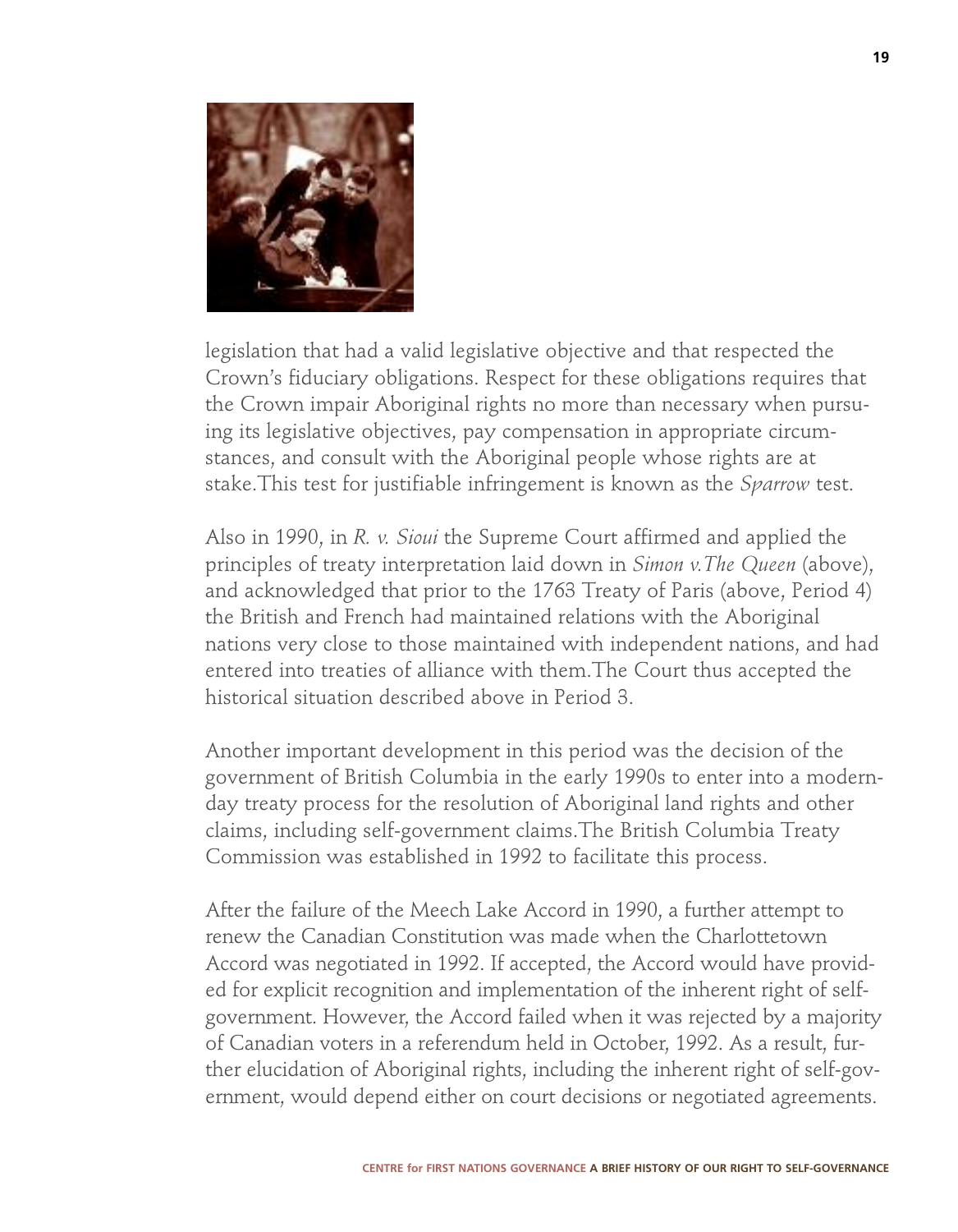# **1992 to PRESENT**

## **From the Charlottetown Accord to Present**

The latest period in the development of Aboriginal rights consists mainly of court decisions and negotiated agreements. In addition, in 1996 the Royal Commission on Aboriginal Peoples released it monumental Report, which is the most in-depth study of Aboriginal issues ever undertaken. But while the Report has been cited several times by the Supreme Court, it does not appear to have had much of an impact on government policy.

Brief descriptions of the most important court cases since 1992 follow, in chronological order.With the exception of *Campbell v. British Columbia*, these are all Supreme Court of Canada decisions.

*Blueberry River Indian Band v. Canada* **(1995):** The Court applied *Guerin v. The Queen* (above) and held the Crown liable for breach of its fiduciary obligations because it failed to retain the mineral rights when it sold surrendered reserve land. But the Court also said that the Crown's fiduciary obligations have to be formulated so as to respect the decisionmaking authority of Indian bands.

*R. v. Badger* **(1996):** The Court reaffirmed the principles of treaty interpretation from *Simon v.The Queen* and *R. v. Sioui* (above), and decided that the Natural Resources Transfer Agreements (1930) modified but did not replace Indian hunting, trapping, and fishing rights. Also, the *Sparrow* test (above) for justifiable infringement of Aboriginal rights also applies to treaty rights.

*R. v.Van der Peet* **(1996):** The Court created the test for proof of Aboriginal rights apart from title (the *Van der Peet* test). In order to establish an Aboriginal right in relation to a particular activity,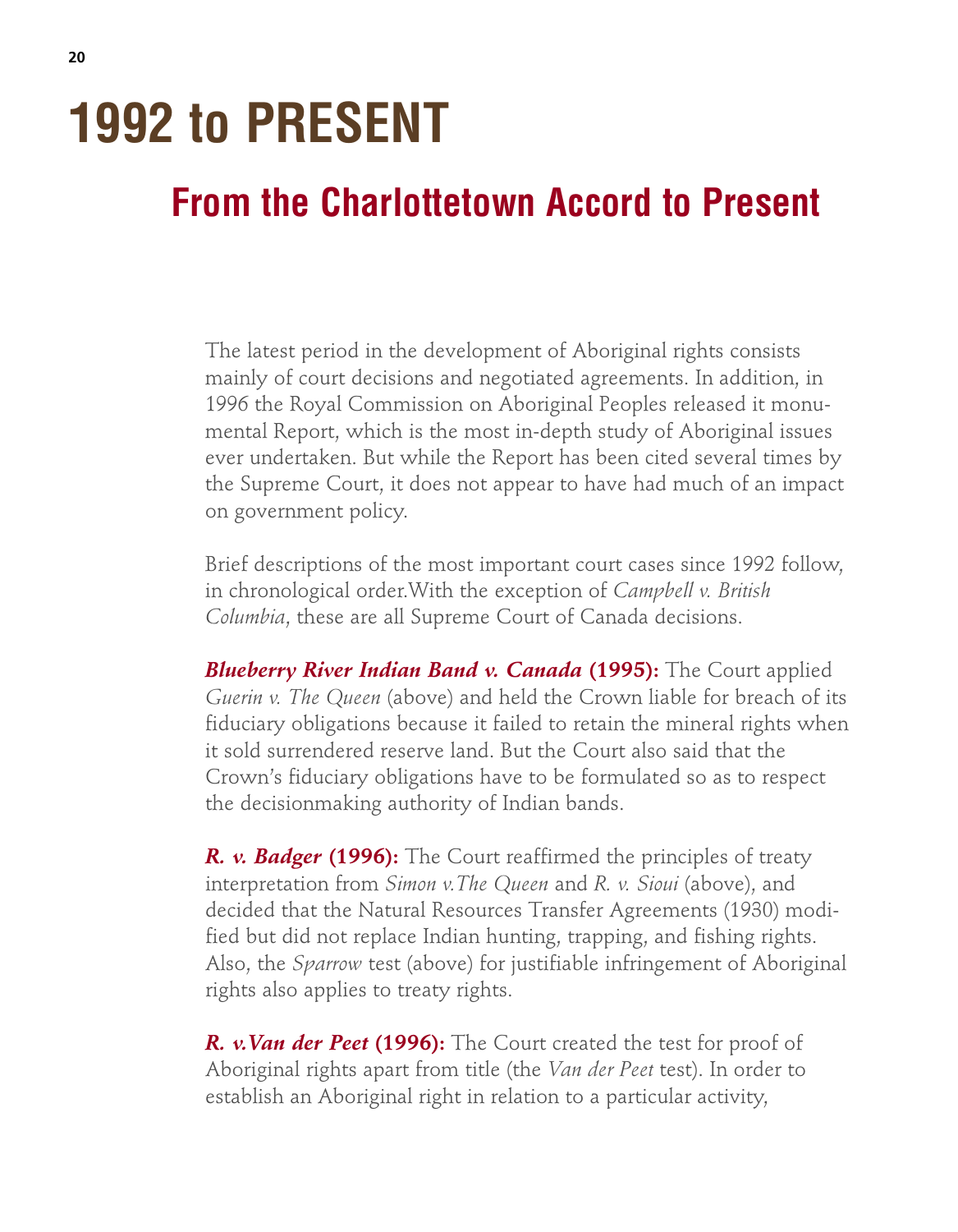Aboriginal claimants have to prove that the activity relates to a practice, custom, or tradition that was integral to their distinctive culture prior to contact with Europeans. In this case, the Sto:lo Nation in British Columbia was unable to establish an Aboriginal right to trade fish for money and other goods because, although they had traded fish prior to European contact, this trade had not been sufficiently important to be integral to their distinctive culture.

*R. v. Gladstone* **(1996):** The Heiltsuk Nation in British Columbia proved by application of the *Van der Peet* test that they have an Aboriginal right to take and sell herring spawn on kelp in commercial quantities. But the Court decided that, unlike the right to fish for food, ceremonial, and societal purposes in *R. v. Sparrow,* the priority given to commercial Aboriginal rights over sport and other commercial fishing is not absolute. Regional and economic fairness and the historic participation of others in the fishery can be taken into account by the federal government in distributing the available catch.

*R. v. Pamajewon* **(1996):** In the only case so far where the Supreme Court has dealt directly with the inherent right of self-government, claims by two Anishnabe First Nations in Ontario to such a right in relation to gambling on their reserves were rejected.The Court assumed that section 35(1) of the *Constitution Act, 1982*, includes self-government claims, but held that those claims have to meet the *Van der Peet* test and be in relation to the specific activity over which the right of self-government is asserted.

*R. v. Adams* **and** *R. v. Côté* **(1996):** Aboriginal rights in Quebec have the same basis as in the rest of Canada, and are not affected by French law. Aboriginal rights to fish for food were upheld, following the *Van der Peet*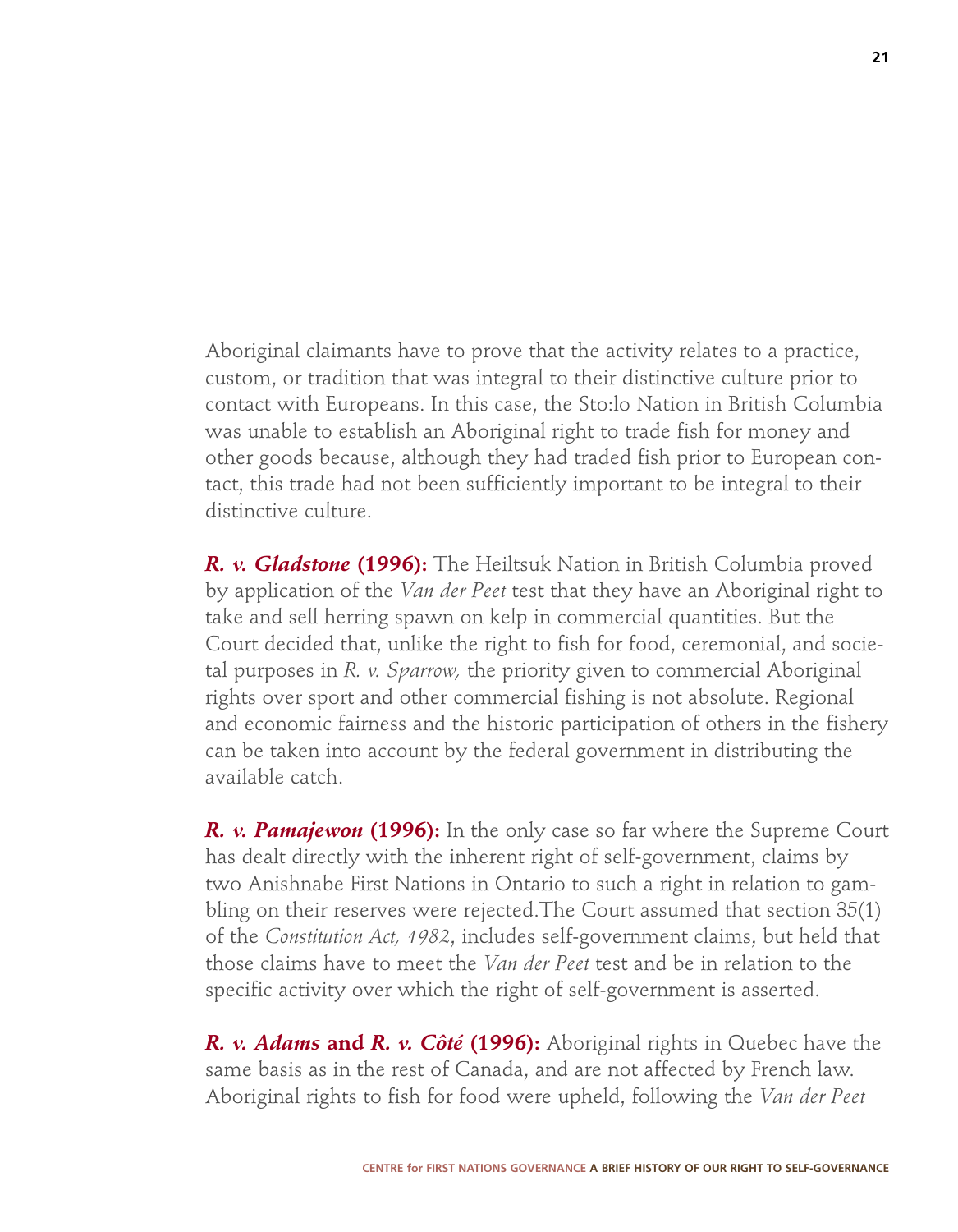test. These rights are site-specific, and do not depend on proof of Aboriginal title.

*Delgamuukw v. British Columbia* **(1997):** This case, brought by the Gitksan and Wet'suwet'en Nations, is the first case since *Calder v. Attorney-General of British Columbia* (above) in which the Supreme Court has dealt with an Aboriginal title claim. The case was sent back to trial (but never retried) due to errors made by the trial judge. The Court nonetheless laid down fundamental principles regarding the nature, content, proof, infringement, and extinguishment of Aboriginal title.

Aboriginal title is a property right, entitling the holders to exclusive possession and use of land and the resources on and under it, including trees, minerals, oil and gas. It has several *sui generis* or unique features: its source in occupation of land prior to Crown assertion of sovereignty and in Aboriginal law; its inalienability, other than by surrender to the Crown; its communal nature; and its inherent limit. The inherent limit prevents the land from being used in ways that are incompatible with the attachment to the land that forms the basis for the Aboriginal title.

Aboriginal title can be established by proof that the land was exclusively occupied at the time of Crown assertion of sovereignty. Occupation can be proven by both physical presence and Aboriginal law, and needs to be evaluated in accordance with the way of life of the people in question. Two or more Aboriginal nations can have joint title where they were in exclusive occupation together. Oral histories can be relied upon as evidence, and have to be admitted and accorded the same respect as written documents.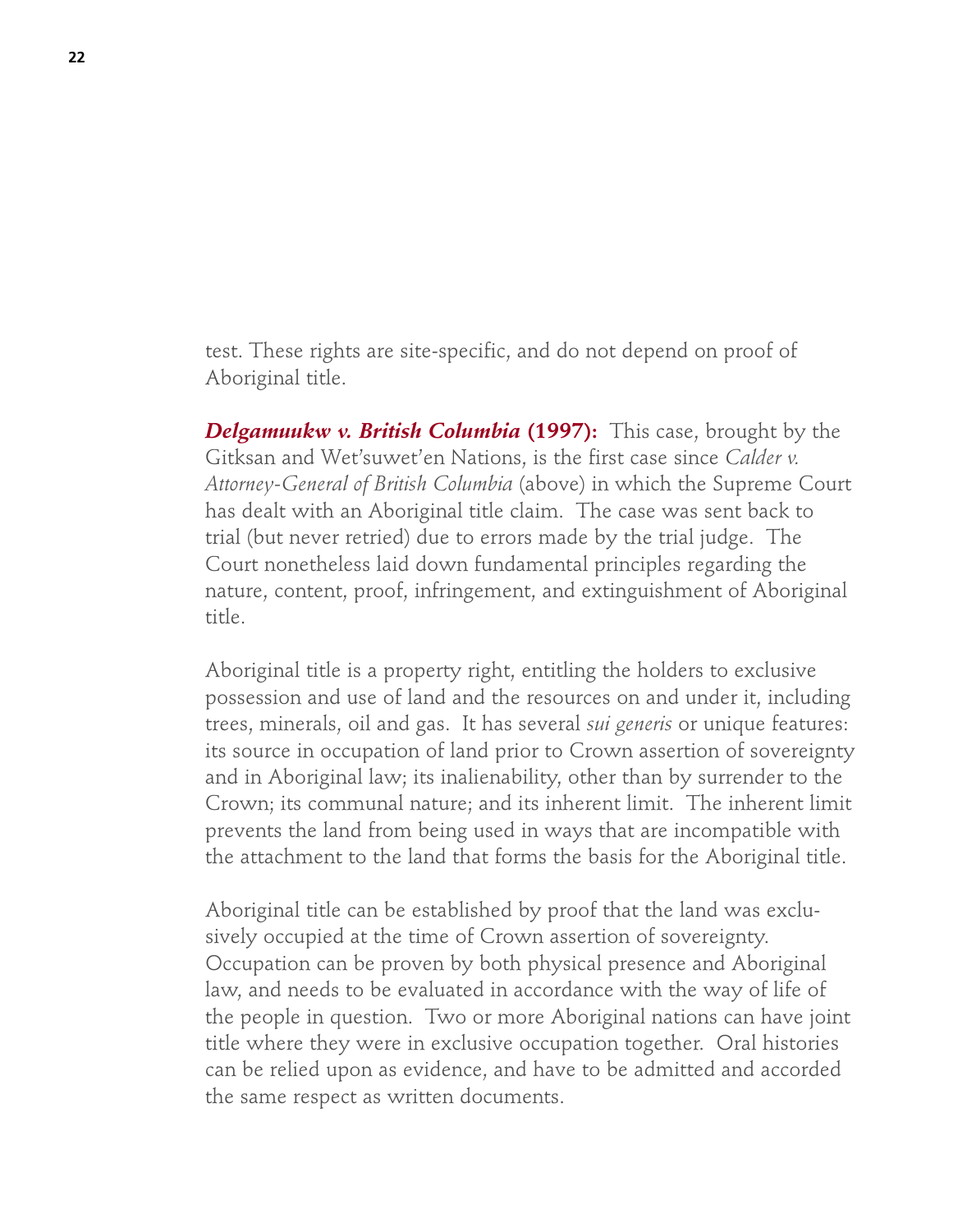Aboriginal title is one of the Aboriginal rights recognized and affirmed by section 35(1) of the Constitution Act, 1982. As such, it can only be infringed by or pursuant to legislation that meets the *Sparrow* test for justifiable infringement (above), as elaborated on by *R. v. Gladston*e (above).

Aboriginal title is under exclusive federal jurisdiction because it comes within the scope of "Lands reserved for the Indians" in section 91(24) of the *Constitution Act, 1867* (above). For this reason, the provinces have lacked the constitutional authority to extinguish it ever since Confederation.

The *Delgamuukw* case also involved a claim to a right of self-government, but the Supreme Court declined to discuss this claim. However, by acknowledging the decision-making authority Aboriginal nations have over their communally-held Aboriginal title lands, the Court did recognize the inherent right of self-government by necessary implication (see *Campbell v. British Columbia*, below).

**REFERENC** 

**...by acknowledging the decisionmaking authority Aboriginal nations have over their communally-held Aboriginal title lands, the Court did recognize the inherent right of selfgovernment by necessary implication.**

**CENTRE for FIRST NATIONS GOVERNANCE A BRIEF HISTORY OF OUR RIGHT TO SELF-GOVERNANCE**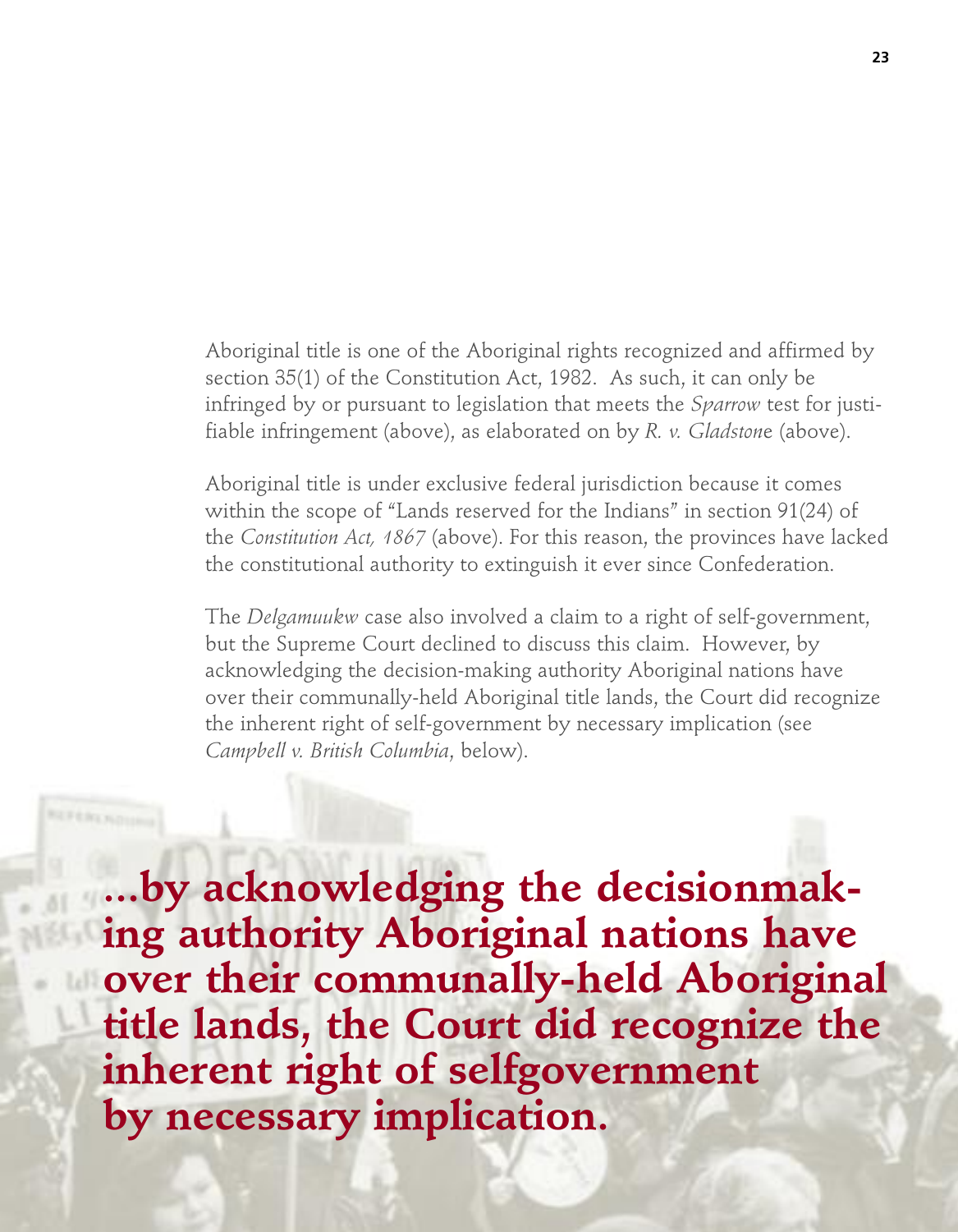### *Corbiere v. Canada (Minister of Indian and Northern Affairs)* **(1999):**

A provision of the *Indian Act* denying off-reserve members the right to vote in band council elections was struck down because it violated equality rights protected by section 15(1) of the *Canadian Charter of Rights and Freedoms.* The Court also suggested that, if an Aboriginal nation could prove an Aboriginal right to choose its own leaders, that right would take precedence over the election provisions in the *Indian Act*.

*R. v. Marshall* **(1999):** The Court affirmed and applied the principles of treaty interpretation from earlier cases, and held that oral agreements are as much a part of a treaty as the written terms. The historical and cultural contexts have to be taken into account in ascertaining what constitutes the treaty. In this case, a Crown promise in 1760-61 to establish truck houses (trading posts) necessarily implied a Mi'kmaq right to acquire natural products, such as fish, for trade. Like Aboriginal rights, treaty rights are subject to justifiable infringement, by application of the *Sparrow* test (above), as elaborated on by *R. v. Gladstone* (above).

*Campbell v. British Columbia (Attorney General)* **(2000):** The selfgovernment provisions of the Nisga'a Treaty (initialed in 1998) are constitutionally valid because Aboriginal nations have an inherent right of self-government that is protected by section 35 of the *Constitution Act*, 1982. To exercise the decision-making authority over Aboriginal title lands accepted by the Supreme Court in *Delgamuukw* (above), Aboriginal nations require political structures that are governmental in nature. Although *Campbell* was only a trial court decision of the British Columbia Supreme Court, it was not appealed and so is current law.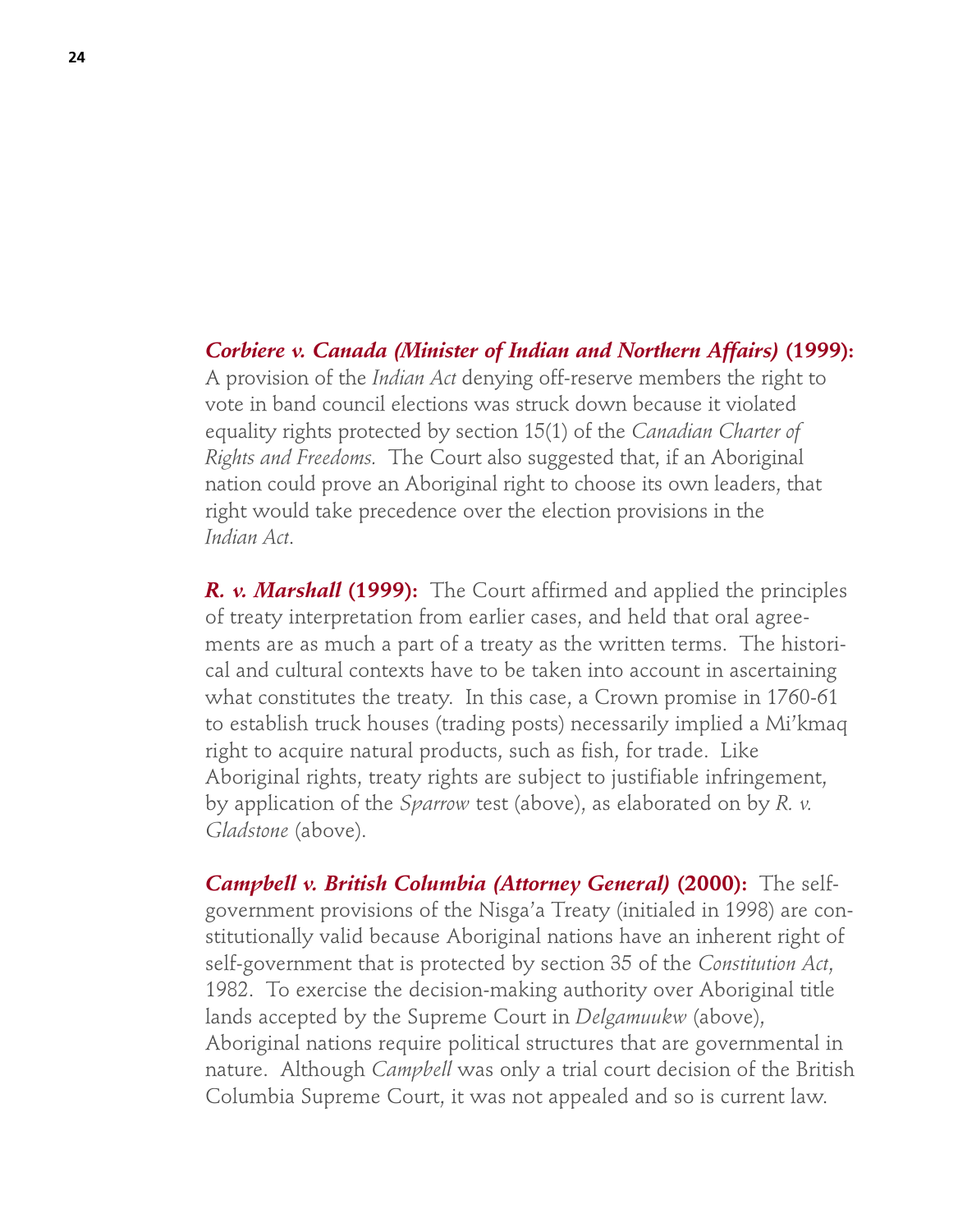It is the strongest judicial endorsement so far of the inherent right of selfgovernment.

*Mitchell v. M.N.R.* **(2001):** The Mohawk Nation of Akwesasne was unable to meet the *Van der Peet* test (above) for proving an Aboriginal right to bring goods from New York State into Canada for the purpose of trade. Justice Binnie added that such a right would be incompatible with Crown sovereignty, specifically in relation to control of Canada's borders. But he said this does not exclude the potential existence of an Aboriginal right of self-government within Canada. However, the majority of the Court did not discuss these issues of sovereign incompatibility and internal self-government.

*Weywaykum Indian Band v. Canada* **(2002):** Fiduciary obligations arise when the Crown exercises discretionary authority over specific Aboriginal interests. In this case, the Crown owed fiduciary obligations in the context of reserve creation, but those obligations had been met.

*R. v. Powley* **(2003):** The Métis can prove their Aboriginal rights using the *Van der Peet* test (above), with this modification: they have to prove that the relevant practice, custom, or tradition was integral to their distinctive culture at the time of effective European control rather than at the time of contact with Europeans. They also have to prove that there was a historic Métis community at the place in question at that time (in this case, the Sault Ste. Marie area in 1850), and that there is a present-day Métis community with a connection to the historic community. These requirements were met, and so a Métis Aboriginal right to hunt for food in the Sault Ste. Marie area was established. This is the first Supreme Court decision on the Aboriginal rights of the Métis.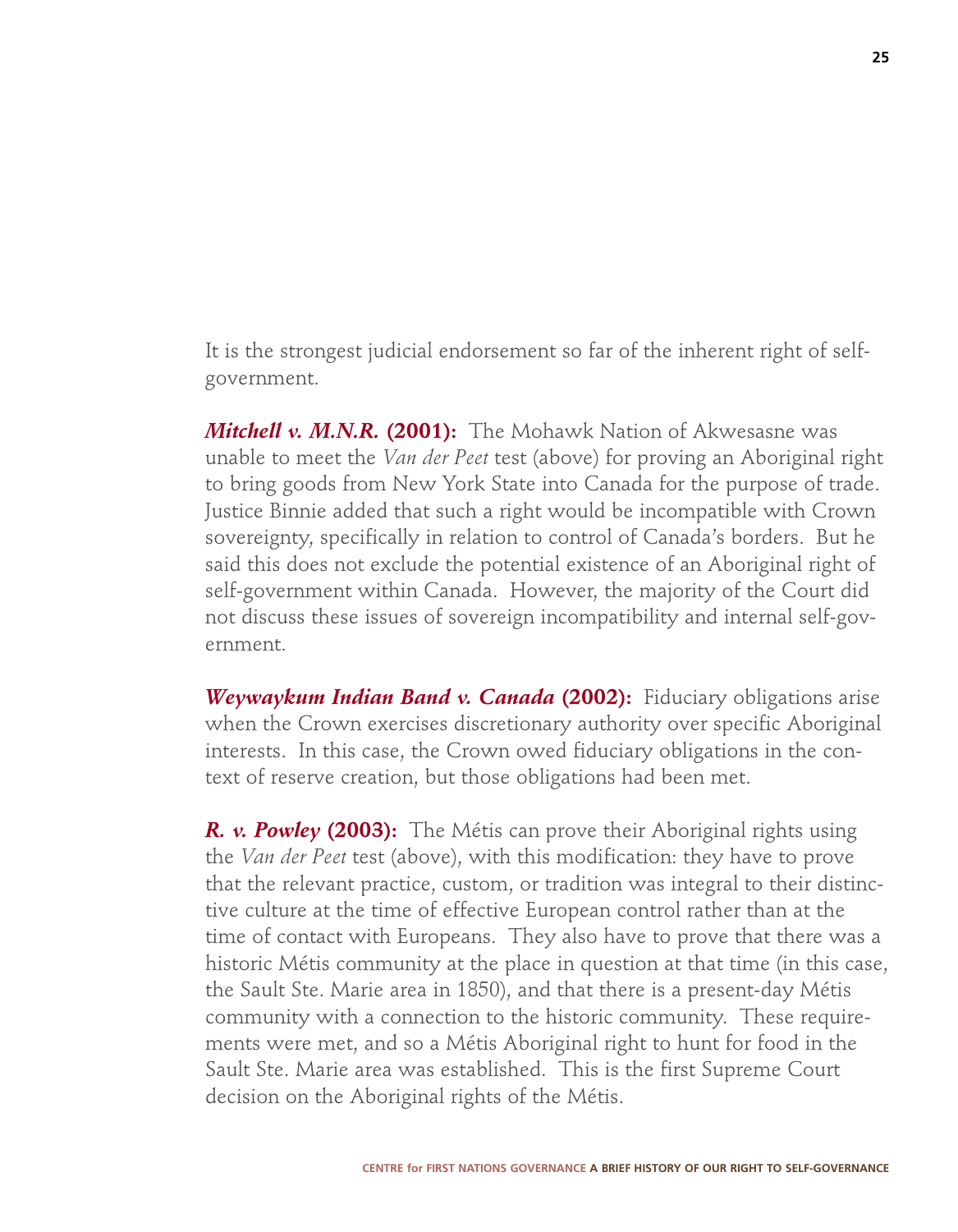*R. v. Blais* **(2003):** The Métis are not "Indians" for the purposes of the Natural Resources Transfer Agreements (1930) in the Prairie Provinces, and so their hunting, fishing, and trapping rights are not protected against provincial laws by those Agreements.

*Haida Nation v. British Columbia (Minister of Forests)* **(2004):** The Crown cannot disregard Aboriginal title and rights claims that have not yet been established by a judicial decision or a land claims agreement. The honour of the Crown obliges it to consult with Aboriginal peoples who make these claims and accommodate their interests in appropriate circumstances (in this case, before granting Tree Farm Licences to harvest timber). The extent of the duty to consult and accommodate depends on the strength of the claim and the potential impact of the Crown's actions upon it. Also, the Court said that "treaties serve to reconcile pre-existing Aboriginal sovereignty with assumed Crown sovereignty", thereby acknowledging that Aboriginal nations were sovereign prior to European colonization (see above).

*Taku River Tlingit First Nation v. British Columbia (Project Assessment Director)* **(2004):** The Court applied *Haida Nation* but found that consultation with the Taku River Tlingit First Nation been sufficient in relation to construction of an access road to a mining site.

*R. v. Marshall; R. v. Bernard* **(2005):** The Mi'kmaq in Nova Scotia and New Brunswick were unable to prove Aboriginal title to sites where they had cut logs for commercial purposes. The Court decided that, to establish Aboriginal title, they had to prove exclusive physical occupation of the specific sites where the cutting had taken place. Exclusivity could be proven by showing that they were in control of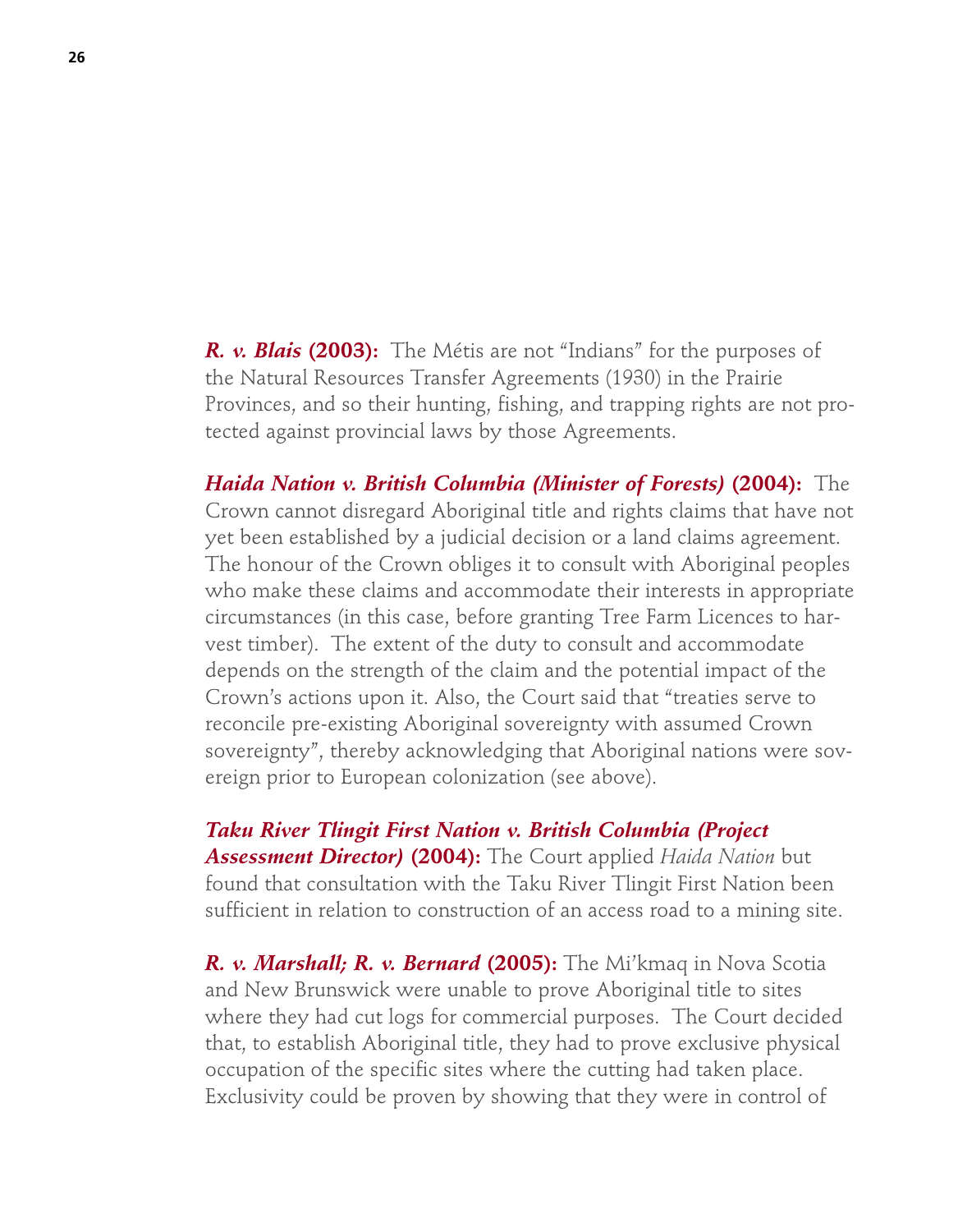the sites and could have excluded others had they chosen to do so. Unlike in *Delgamuukw* (above), a majority of the Court did not discuss the relevance of Aboriginal law to proof of exclusive occupation.

The Mi'kmaq were also unable to prove a treaty right to harvest logs for commercial purposes, as trade in logs had not been engaged in when the treaties relied on in *R. v. Marshall* (above) were entered into in 1760-61.

*Mikisew Cree First Nation v. Canada (Minister of Canadian Heritage)* **(2005):** Treaty 8 (1899) contains a provision guaranteeing the hunting, trapping, and fishing rights of the Aboriginal parties, except on lands "taken up from time to time for settlement, mining, lumbering, trading or other purposes." The Court held that, in taking up land for construction of a winter road in Wood Buffalo National Park, the honour of the Crown required the Canadian government to consult with and accommodate the interests of the Mikisew Cree whose hunting and trapping rights would be affected by the project. This important decision extended the duty to consult by making it a procedural requirement where treaty rights are concerned.

*R. v. Sappier: R. v. Gray* **(2006):** The Mi'kmaq and Maliseet Nations in New Brunswick have an Aboriginal right, in accordance with the *Van der Peet* test (above), to harvest wood for domestic purposes such as building houses and making furniture for personal use. The Court rejected the notion that the test's integral requirement means that the practice, custom, or tradition must be a core aspect of their identity or a defining feature of their cultures so that their societies would be fundamentally altered without it. Instead, it is sufficient if the practice of harvesting wood was undertaken for survival purposes, as in this case. The Court found it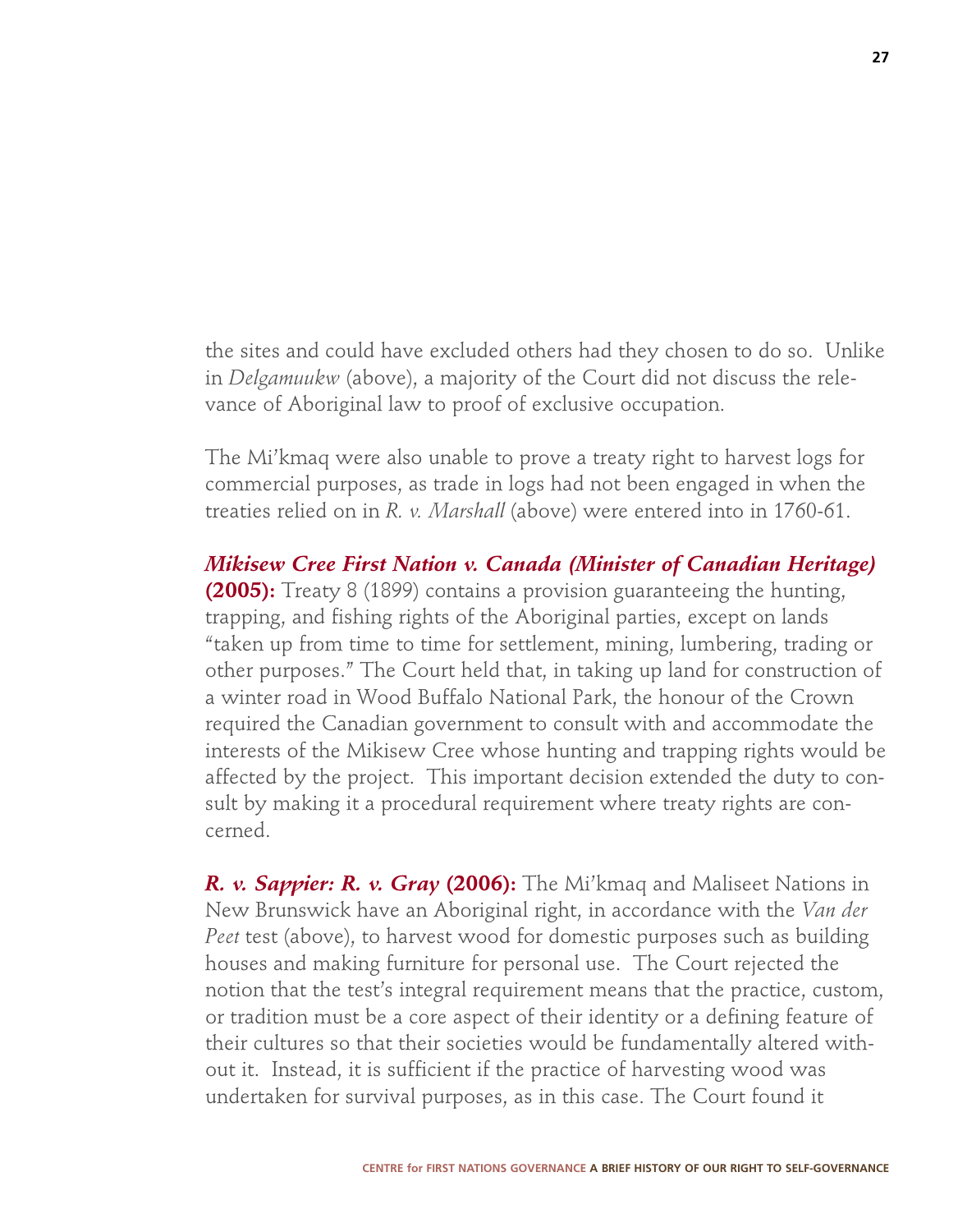unnecessary to decide whether there is also a treaty right to harvest wood of domestic purposes.

*R. v. Morris* **(2006):** The Tsartlip Band of the Saanich Nation on Vancouver Island has a treaty right to hunt for food at night using lights, as long as that is done safely. This right can be exercised using modern equipment, such as rifles and electric lamps. Treaty rights are within the core of federal jurisdiction over "Indians, and Lands reserved for the Indians" in section 91(24) of the *Constitution Act, 1867* (above), and so provincial laws cannot apply of their own force to infringe treaty rights to hunt for food. Nor can provincial laws of general application be referentially incorporated into federal law by section 88 of the *Indian Act* so as to infringe treaty rights, as section 88 explicitly subjects the application of provincial laws to treaties.

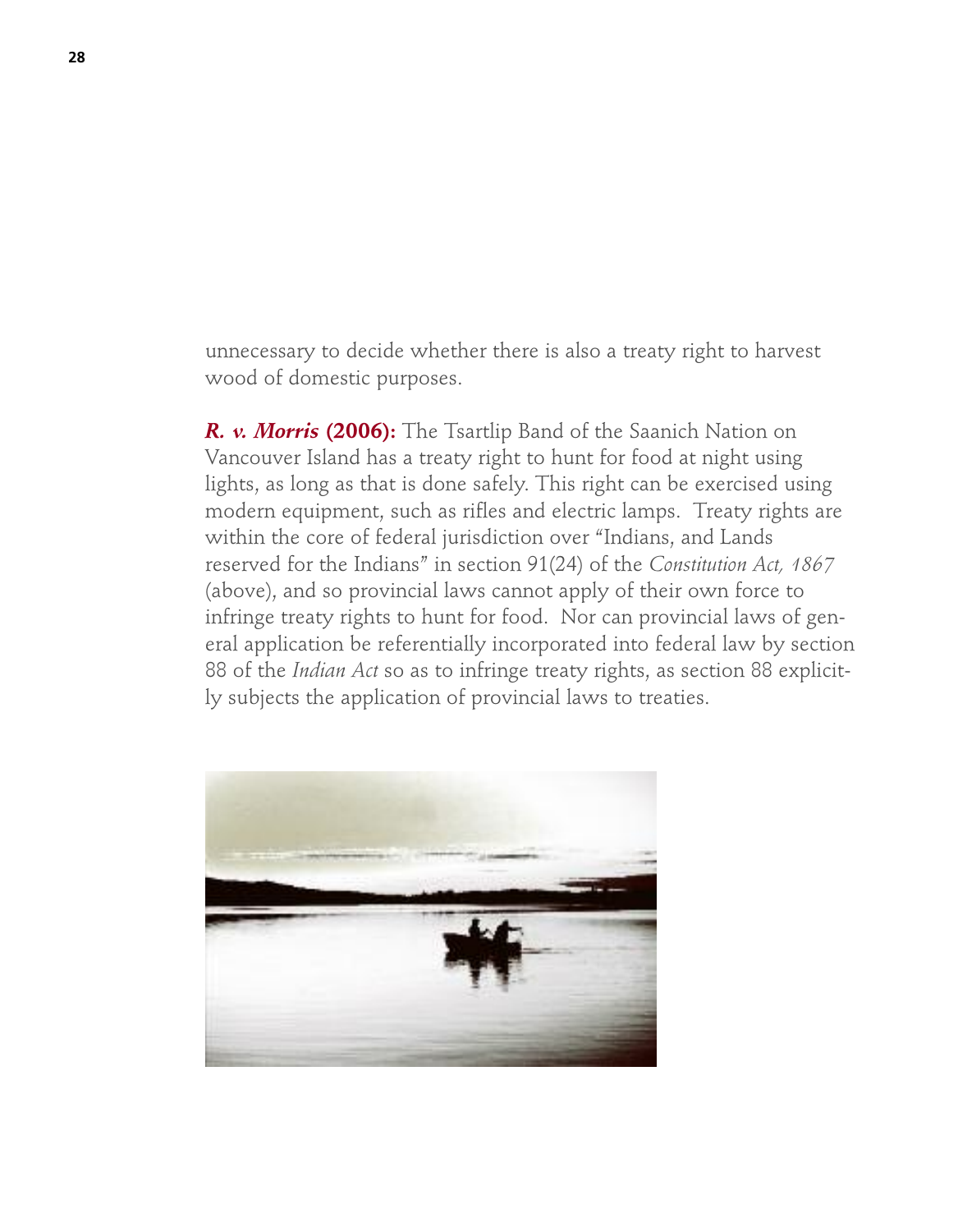## **The Duty to Consult and Accommodate**

Section 35 of the *Constitution Act* (1982) protects aboriginal and treaty rights, but, as we have seen, the proof of aboriginal rights or title can be a difficult and lengthy process, and the negotiation of a treaty can also be a difficult and lengthy process.These two processes are closely related and often times they are going on at the same time.This is because the ability of a First Nation to negotiate a treaty will depend on persuading government that there is a credible claim to aboriginal title.

During the period of proof and/or negotiation, which will certainly take years and may take decades, the First Nation is in a difficult situation. It is not yet able to invoke a proved aboriginal right or title, and it does not have a treaty.And yet logging or mining activities, or other forms of development, on land claimed by the First Nation, may diminish the value of the resource.

**…while aboriginal claims are unresolved, the honour of the Crown entails a duty to consult, and if necessary accommodate the interests of the aboriginal people, before authorizing action that could diminish the value of the land or resources that they claim…**

Does Section 35 provide any interim protection for aboriginal interests that are still unproved or under negotiation? The Supreme Court of Canada has answered this question in the affirmative. Section 35 not only guarantees existing aboriginal and treaty rights, it also imposes on government the duty to engage in various processes even before an aboriginal or treaty right is established.

Section 35 gives constitutional protection to a special relationship between the Crown and aboriginal peoples under which the honour of the Crown must govern all dealings.The hon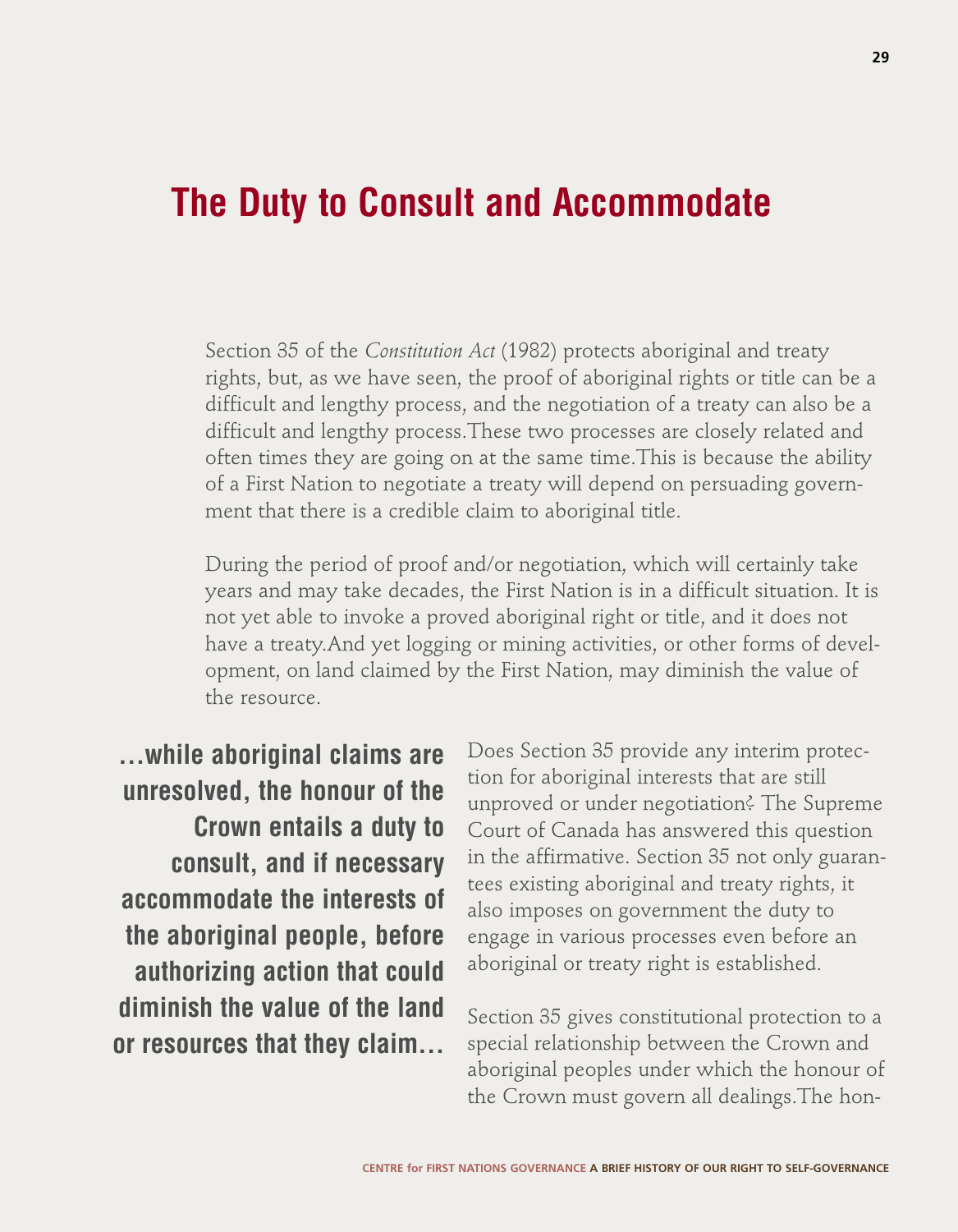our of the Crown entails a duty to negotiate aboriginal claims with First Nations. And, while aboriginal claims are unresolved, the honour of the Crown entails a duty to consult, and if necessary accommodate the interests of, the aboriginal people, before authorizing action that could diminish the value of the land or resources that they claim.

*Haida Nation v. B.C.* **[2004] 3 S.C.R. 511:** The duty to consult and accommodate was established in *Haida Nation v. British Columbia* (2004). In that case, the government of British Columbia had issued a licence to the Weyerhaeuser Company authorizing the company to cut trees on provincial Crown land in the Queen Charlotte Islands. The Queen Charlotte Islands are the traditional homeland of the Haida people. The Islands were the subject of a land claim by the Haida Nation which had been accepted for negotiation, but had not been resolved at the time of the issue of the licence. The cutting of trees on the claimed land would have the effect of depriving the Haida people

**Because the province was aware of the Haida claim at the time of issuing the licence, it was under a duty to consult with the Haida before issuing the licence. Not having done so, the Crown was in breach of Section 35, and the licence was invalid.**

of some of the benefit of their land if and when their title was established. The Supreme Court of Canada held that, in these circumstances, Section 35 obliged the Crown to consult with the Haida people, and, if necessary, accommodate their concerns.The extent of consultation and accommodation "is proportionate to a preliminary assessment of the strength of the case supporting the existence of the right or title, and to the seriousness of the potentially adverse effect upon the right or title claimed." In this case, a prelimi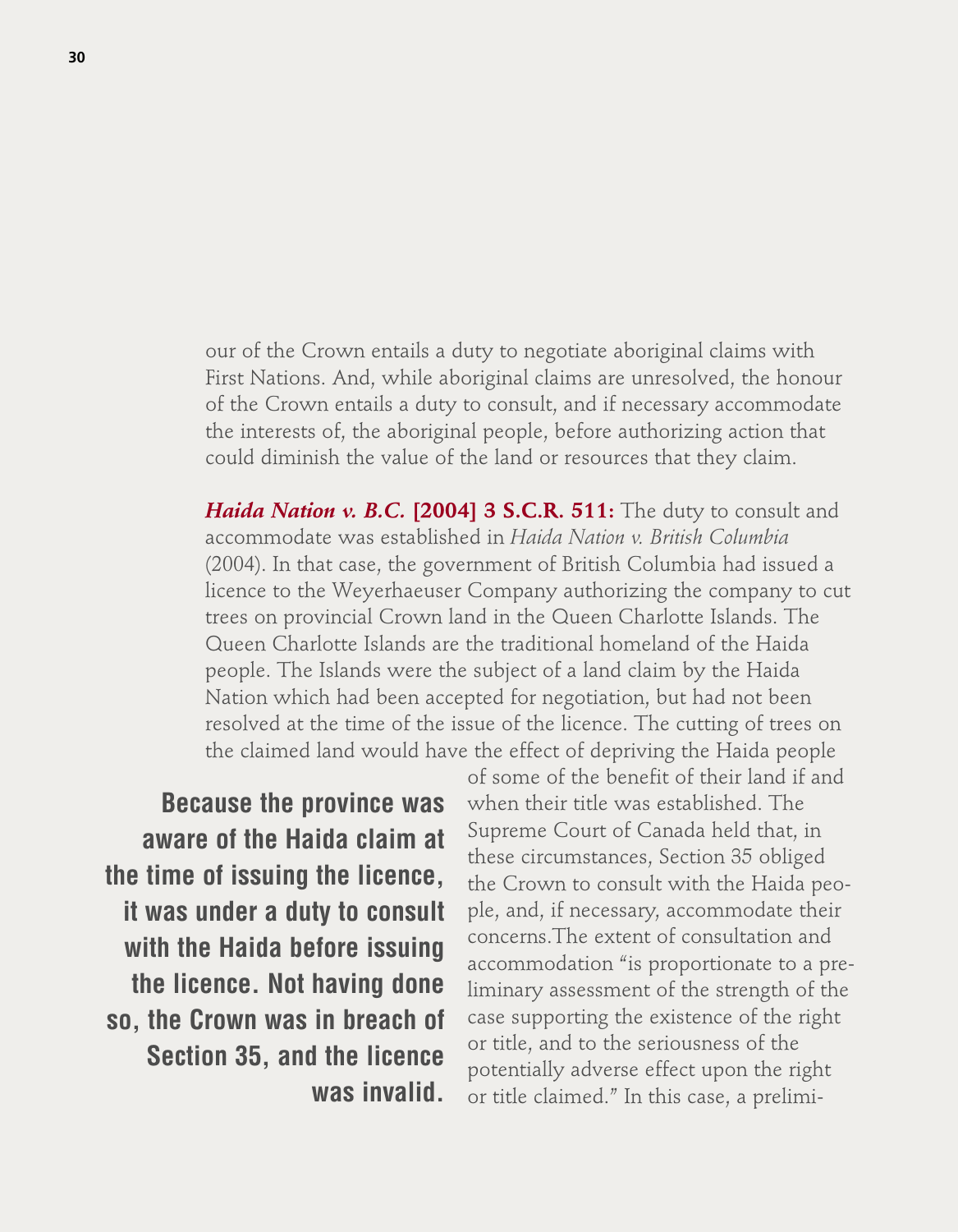nary assessment indicated that there was a prima facie case for aboriginal title and a strong prima facie case for an aboriginal right to harvest the red cedar growing on the Islands. The logging contemplated by the company's licence, which included old-growth red cedar, would have an adverse effect on the claimed right. Because the province was aware of the Haida claim at the time of issuing the licence, it was under a duty to consult with the Haida before issuing the licence. Not having done so, the Crown was in breach of s. 35, and the licence was invalid.

The duty to consult will lead to a duty to accommodate where the consultations indicate that the Crown should modify its proposed action in order to accommodate aboriginal concerns. In this case, since the required consultation never took place, the Court did not have to decide whether consultation would have given rise to a duty to accommodate. But the Court suggested that the circumstances of the case "may well require significant accommodation to preserve the Haida interest pending resolution of their claims."

The Court stated that the duty to consult does not extent to a private party like the Weyerhaeuser Company. The honour of the Crown imposed obligations only on the Crown.The Court accordingly rejected the argument that the Weyerhaeuser Company was under a constitutional duty to consult (although the terms of its licence imposed a contractual obligation to engage in some consultations with the Haida).

The Court also found that the duty to consult extends to the Crown in right of the provincial government. It is the Crown in right of Canada (the federal government) that has the primary responsibility for aboriginal affairs, matching the federal legislative grant over "Indians, and lands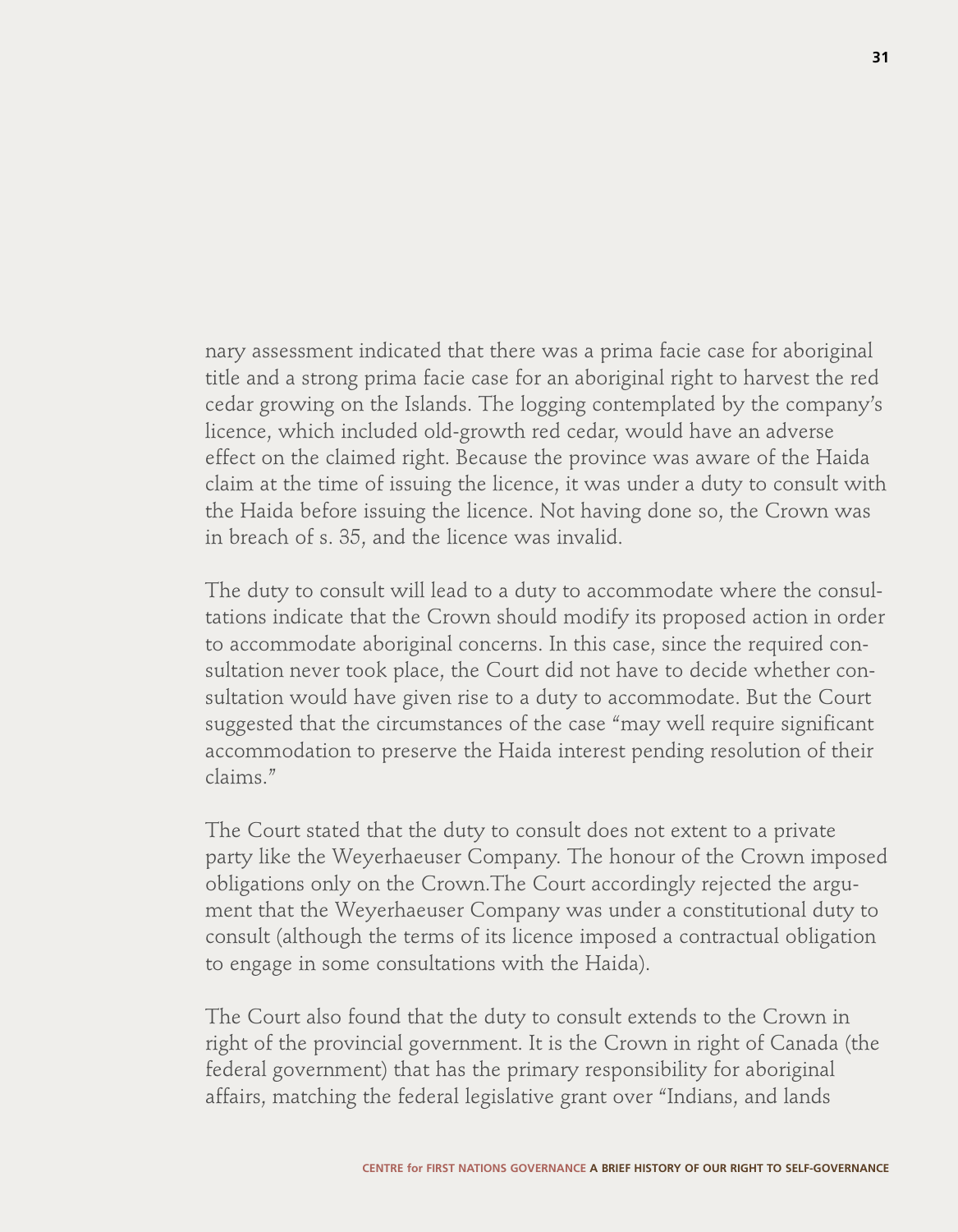reserved for the Indians" in s. 91(24). Obviously, in the appropriate case, the federal government would be under a duty to consult. But in this case it was provincial Crown land that was the subject of the aboriginal claim, and it was the action of the provincial government in licensing the cutting of trees that potentially impaired the value of the claim.The Court held that the public lands of the province were subject to aboriginal interests, and the duty to consult extended to the Crown in right of the province.

Who is to be the judge of whether the Crown's consultation and accommodation were sufficient in the unique circumstances of any given case? The Court said that the Crown's actions were reviewable by the courts under general principles of judicial review.While pure questions of law were reviewable on a standard of correctness, the existence and extent of a duty to consult or accommodate would typically be inextricably entwined with assessments of fact. In such a case, reasonableness would be the standard of review."Reasonable efforts" on the part of government to inform itself, to consult, and to accommodate, were all that were called for.

In *Haida Nation*, the Supreme Court of Canada, while indicating that the precise nature of the consultation and accommodation that was required would depend on the circumstances of the case, emphasized that the duties of consultation and accommodation did not involve a duty to agree with the aboriginal people. In the absence of a proved aboriginal right, or a treaty right, the aboriginal people did not have a veto over the development of land in which they claimed an interest.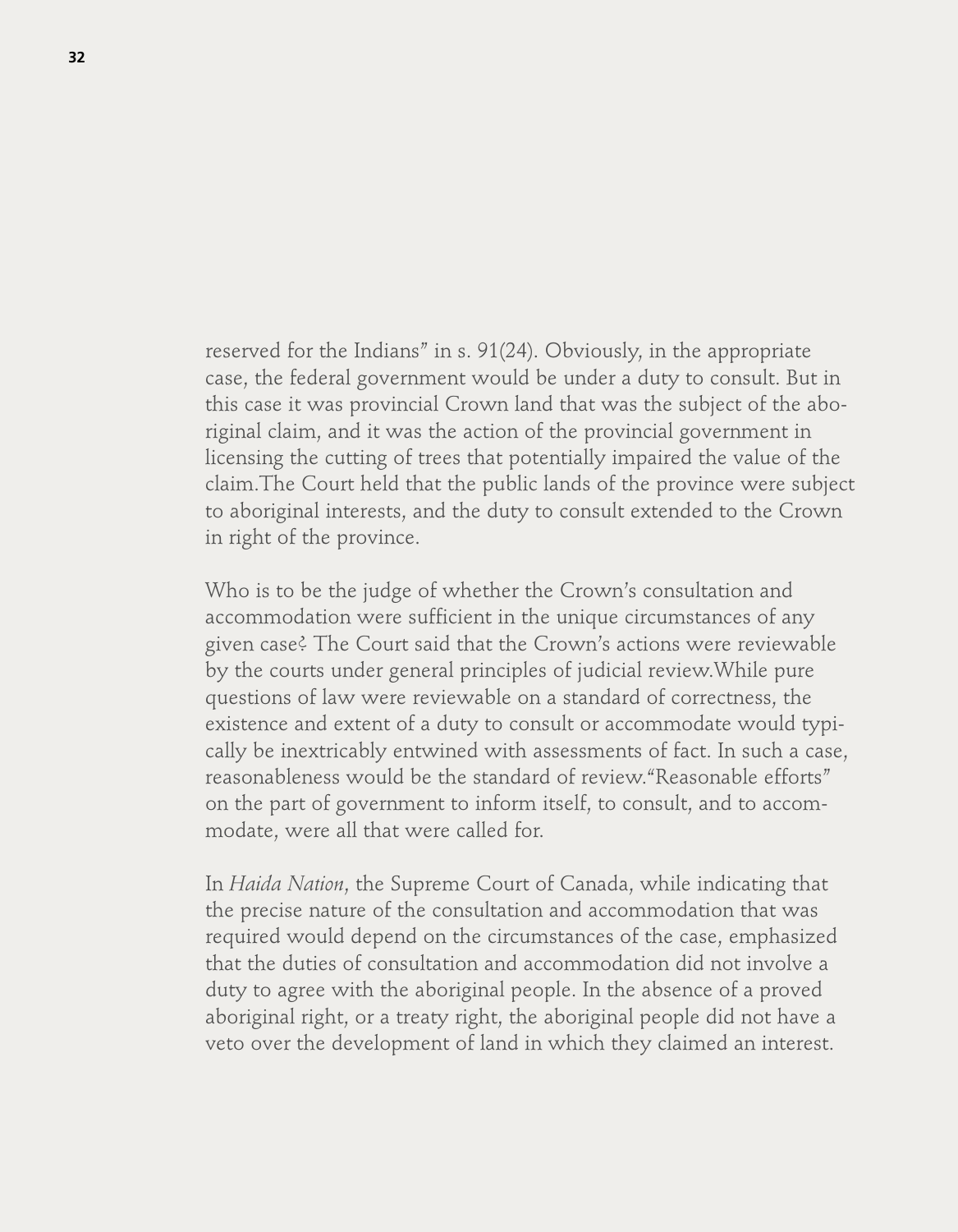### *Taku River Tlingit First Nation v. British Columbia* **[2004] 3 S.C.R.**

**550:** In the companion case to Haida,Taku River Tlingit First Nation v. British Columbia (2004), a mining company applied to the British Columbia government for permission to reopen an old mine in an area that was the subject of an unresolved land claim by the Taku River Tlingit First Nation. This application triggered a statutory environmental assessment process, which ended with approval of the application to reopen the mine. The First nation objected to the outcome.The Supreme Court of Canada held that this was a case where there were duties to consult and accommodate: there was a prima facie case for the aboriginal claim, and the reopening of the mine was potentially harmful to the claim. However, the Crown's duty had been discharged in this case.The environmental assessment took three and a half years.The First Nation was included in

**Although those measures did not satisfy the First Nation, the process fulfilled the province's duties of consultation and accommodation. Meaningful consultation did not require agreement...**

the process. Its concerns were fully explained and were listened to in good faith and the ultimate approval contained measures to address the concerns.Although those measures did not satisfy the First Nation, the process fulfilled the province's duties of consultation and accommodation. Meaningful consultation did not require agreement, and accommodation required only a reasonable balance between the aboriginal concerns and competing considerations.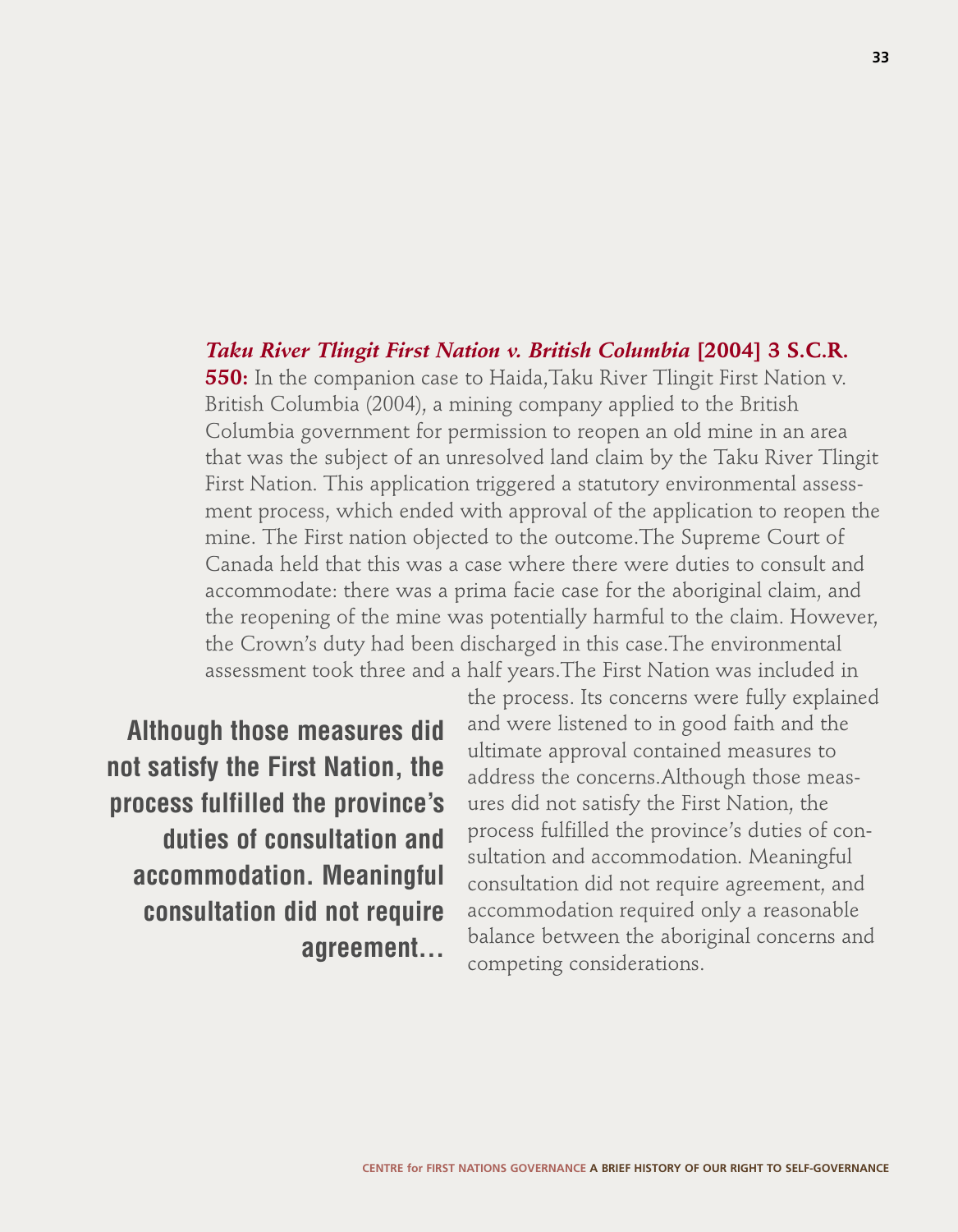#### *Mikisew Cree First Nation v. Canada* **[2005] 3 S.C.R. 388:**

The Haida Nation duty to consult was an interim protection measure, designed to safeguard aboriginal interests while rights were in dispute or a treaty was under negotiation. One might assume that the duty would fall away once a treaty had been entered into, and the rights of the parties were spelled out in writing. But the Supreme Court of Canada has held otherwise. In Mikisew Cree First Nation v. Canada (2005), the federal government proposed to build a road in a national park on federal Crown land in northern Alberta.The route of the road was through the traditional hunting grounds of the Mikisew Cree First Nation, which objected to the project for that reason.The road proposal was all within the Treaty 8 area of northern Alberta. Under Treaty 8, entered into in 1899, the aboriginal people who lived in the territory had surrendered the entire area of the federal Crown. In return, the aboriginal people were promised reserves and some other benefits.

**The proposed road involved an exercise of the Crown's right to take up land under this clause in the treaty. But, was taking up land under the treaty subject to a constitutional duty of consultation?**

Treaty 8 gave to the aboriginal signatories (which included the ancestors of the Mikisew Cree) the right to hunt, trap and fish throughout the surrendered territory "saving and excepting such tracts as may be required or taken up from time to time for settlement, mining, lumbering, trading or other purposes."

The proposed road involved an exercise of the Crown's right to take up land under this clause in the treaty. But was taking up land under the treaty subject to a constitutional duty of consultation?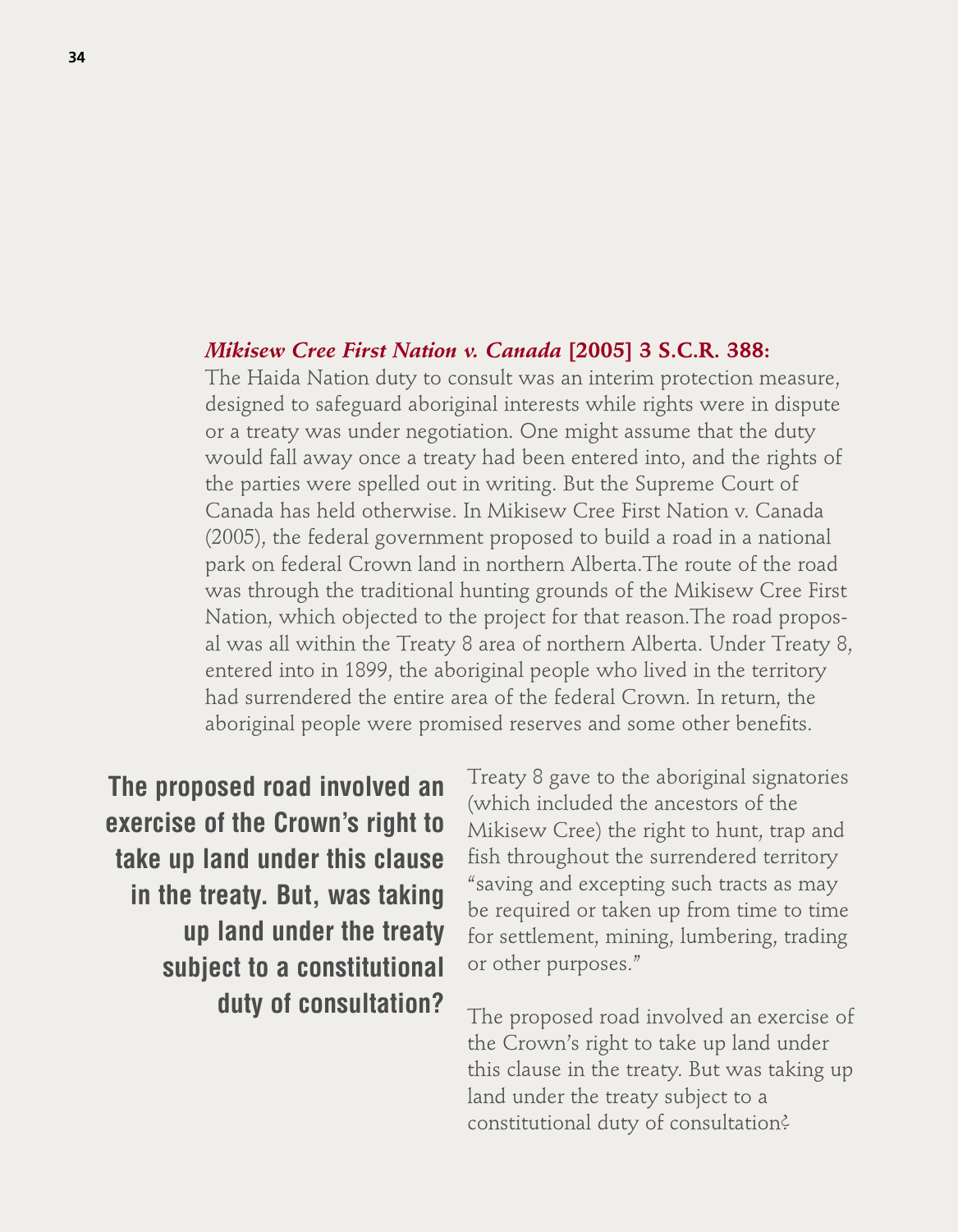It was true, of course, that land taken up for development would have the effect of diminishing the area available to aboriginal people for hunting, trapping and fishing, but that was what was agreed to in 1899.The Supreme Court of Canada held, however, that "treaty making is an important stage in the long process of reconciliation [of aboriginal and non-aboriginal peoples], but it is only a stage;" and Treaty 8 was "not the complete discharge of the duty arising from the honour of the Crown." Where the exercise of treaty rights by the Crown could have an "adverse impact" on aboriginal people, the honour of the Crown required consultation with the affected people.

In "appropriate" cases (not defined), the duty of consultation would lead to a duty to accommodate the aboriginal interest, although it did not require that aboriginal consent be obtained. In this case, the diminution of the Mikisew Cree's hunting and trapping rights in their traditional territory was a clear consequence of the proposed road. That adverse impact triggered the duties of consultation and accommodation. The discussions that had taken place between park officials and the Mikisew Cree were not sufficient to satisfy those duties.

The Court quashed the minister's decision to approve the road project and sent the project back for reconsideration in accordance with the Court's reasons.